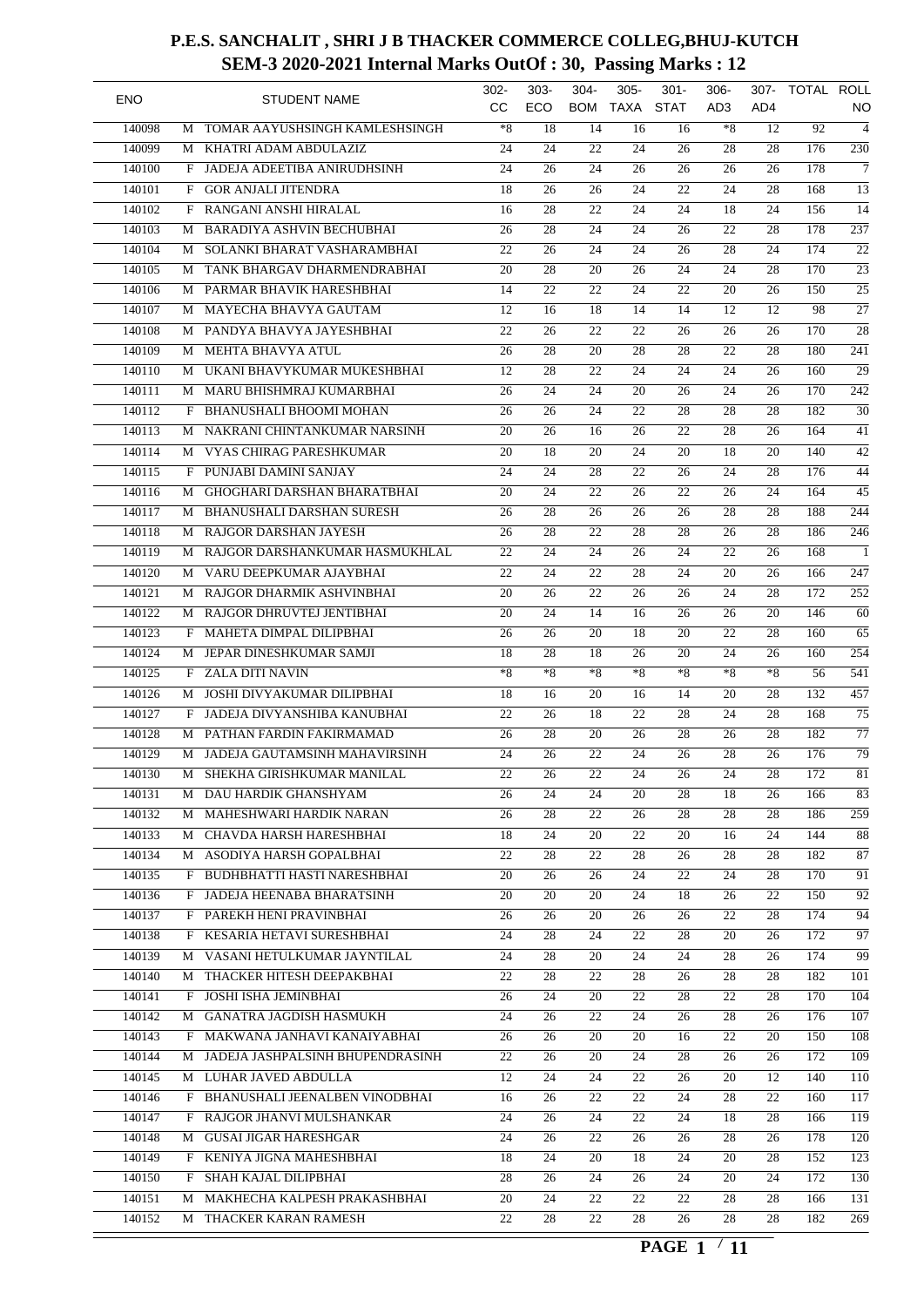| <b>ENO</b> |              | <b>STUDENT NAME</b>                | 302-<br>CC.     | $303 -$<br>ECO  | $304 -$<br><b>BOM</b> | $305 -$<br><b>TAXA</b> | $301 -$<br><b>STAT</b> | $306 -$<br>AD <sub>3</sub> | 307-<br>AD4     | TOTAL ROLL | NO               |
|------------|--------------|------------------------------------|-----------------|-----------------|-----------------------|------------------------|------------------------|----------------------------|-----------------|------------|------------------|
| 140153     | M            | PARMAR KARTIK JITENDRABHAI         | 26              | 28              | 24                    | 26                     | 24                     | 26                         | 28              | 182        | $\overline{137}$ |
| 140154     | M            | <b>BHINDE KASHYAP KETANBHAI</b>    | 24              | 26              | 24                    | 24                     | 26                     | 28                         | 28              | 180        | 138              |
| 140155     | М            | <b>JAT KASIM SALIM</b>             | 24              | 26              | 24                    | 24                     | 22                     | 28                         | 28              | 176        | $\overline{139}$ |
| 140156     | М            | CHAUHAN KEVAL JIGNESHBHAI          | $\overline{26}$ | $\overline{24}$ | $\overline{24}$       | 20                     | $\overline{26}$        | 24                         | 26              | 170        | 270              |
| 140157     | F            | <b>GOHIL KHUSHI HITESH</b>         | 24              | 24              | 24                    | $\overline{24}$        | 28                     | 24                         | 28              | 176        | $\overline{146}$ |
| 140158     | F            | <b>OZA KINJAL MADANLAL</b>         | $\overline{22}$ | 26              | 26                    | 24                     | 22                     | 26                         | 28              | 174        | $\overline{271}$ |
| 140159     | F            | RAMANI KRISHNABEN PRAVINKUMAR      | $\overline{26}$ | 28              | 24                    | $\overline{22}$        | 28                     | 28                         | 26              | 182        | 156              |
| 140160     |              | KHAKHLA KRUPALIBAHEN               | $\overline{22}$ | $\overline{26}$ | $\overline{18}$       | 22                     | 18                     | 24                         | 26              | 156        | $\overline{274}$ |
|            | F            |                                    |                 |                 |                       |                        |                        |                            |                 |            | $\overline{539}$ |
| 140161     | F            | THACKER KRUPALIBEN RAJESHBHAI      | 18              | 18              | $\overline{18}$       | 22                     | 16                     | 20                         | 16              | 128        |                  |
| 140162     | F            | JOSHI KRUSHITA HITESHBHAI          | $\overline{22}$ | 28              | $\overline{24}$       | 22                     | $\overline{24}$        | 18                         | 26              | 164        | 158              |
| 140163     | F            | PATEL KRUTI JAGDISHBHAI            | 26              | $\overline{26}$ | 24                    | 24                     | 28                     | 28                         | 28              | 184        | $\overline{515}$ |
| 140164     | F            | <b>GOSWAMI KUNJALBEN BHARATGAR</b> | 22              | 28              | 22                    | 26                     | 24                     | 26                         | 28              | 176        | 161              |
| 140165     | M            | CHANDAN KUSHAL CHETANKUMAR         | 26              | 24              | 22                    | $\overline{22}$        | 26                     | 22                         | 28              | 170        | $\overline{162}$ |
| 140166     | М            | RABARI LAXMAN BHARA                | 12              | 16              | 12                    | 24                     | 18                     | 18                         | 24              | 124        | $\overline{275}$ |
| 140167     | М            | KHATRI MAHAMADSAKIR HAJIHASAN      | 12              | $\overline{22}$ | 16                    | 18                     | 22                     | 20                         | 18              | 128        | $\overline{165}$ |
| 140168     | М            | AHIR MAHESH BABUBHAI               | 26              | 28              | 24                    | 26                     | 26                     | 22                         | 28              | 180        | $\overline{167}$ |
| 140169     | М            | <b>GORASIYA MAHESH RAVJIBHAI</b>   | 24              | $\overline{26}$ | 24                    | $\overline{24}$        | 26                     | 26                         | 28              | 178        | $\overline{278}$ |
| 140170     | М            | MEMAN MAHMADAASIF IBRAHIM          | 26              | $\overline{28}$ | $\overline{22}$       | 28                     | $\overline{28}$        | 26                         | 28              | 186        | $\overline{169}$ |
| 140171     | М            | MAHESHWARI MEGHJI RAVJI            | 28              | 28              | 22                    | 28                     | 28                     | 28                         | 28              | 190        | 283              |
| 140172     | М            | KALAWAT MEHUL MAHENDRASINGH        | 20              | 24              | 22                    | 22                     | 26                     | 28                         | 28              | 170        | $\overline{284}$ |
| 140173     | М            | SHAH MIHIR PRAKASHBHAI             | 22              | 24              | 14                    | 22                     | 20                     | 26                         | 22              | 150        | $\overline{543}$ |
| 140174     | М            | JOSHI MIHIRKUMAR BHUPENDRA         | $\overline{22}$ | 26              | 12                    | $\overline{26}$        | 26                     | 26                         | 26              | 164        | 285              |
| 140175     | F            | MAHESHWARI MINAL HARESH            | 14              | 24              | 20                    | $\overline{20}$        | 18                     | 22                         | 20              | 138        | $\overline{182}$ |
| 140176     | M            | SOLANKI MITESH BHAGUBHAI           | 22              | 28              | 22                    | 26                     | $\overline{20}$        | 28                         | 24              | 170        | 183              |
| 140177     | M            | JADEJA MITRAJSINH SAHDEVSINH       | $\overline{28}$ | 28              | 22                    | 28                     | 28                     | 28                         | 28              | 190        | 286              |
| 140178     | М            | MAJOTHI MOHAMADKASIM ABDULGAFUR    | $*8$            | $*8$            | $*8$                  | $*8$                   | $*8$                   | $*8$                       | $*8$            | 56         | $\overline{2}$   |
| 140179     | М            | SUMRA MOHIN MOHAMAD                | 26              | 28              | 20                    | 28                     | 26                     | 26                         | 28              | 182        | 184              |
| 140180     | М            | SAIYED MOHMEDJAMIR JAVED           | 20              | 26              | 22                    | $\overline{24}$        | 24                     | 20                         | 22              | 158        | $\overline{524}$ |
| 140181     | М            | SATI MOHOMMEDHANIF IQBAL           | $\overline{20}$ | $\overline{26}$ | $\overline{22}$       | $\overline{24}$        | 24                     | 18                         | 22              | 156        | $\overline{523}$ |
| 140182     | F            | SHAH MOKSHA NAVINCHANDRA           | 26              | 26              | 20                    | 24                     | $\overline{28}$        | 24                         | 28              | 176        | $\overline{185}$ |
| 140183     | М            | KHALIFA MUSTAK ANWARHUSEN          | 18              | 26              | 24                    | $\overline{24}$        | 26                     | 16                         | 26              | 160        | 289              |
| 140184     | F            | THACKER NANDANI SANJAYBHAI         | 22              | 26              | 24                    | 24                     | 26                     | 28                         | 28              | 178        | 192              |
| 140185     | $\mathbf{F}$ | JETHI NANDANI KANAIYALAL           | $\overline{20}$ | $\overline{26}$ | $\overline{26}$       | $\overline{24}$        | $\overline{22}$        | $\overline{24}$            | $\overline{28}$ | 170        | 191              |
| 140186     |              | M AHIR NANDKISHOR YOGESHBHAI       | 22              | 28              | 22                    | 22                     | 26                     | 26                         | 26              | 172        | 194              |
| 140187     | M            | PATTANI NANJI VALJI                | 16              | $\overline{22}$ | 14                    | 26                     | 26                     | 18                         | 26              | 148        | 290              |
| 140188     |              | F THACKER NIDHIBEN MANOJBHAI       | 28              | 26              | 24                    | 24                     | 28                     | 28                         | 28              | 186        | $\overline{293}$ |
| 140189     |              | F RATHOD NILAM ASHWINBHAI          | 14              | 22              | 18                    | 12                     | 26                     | 14                         | 26              | 132        | 458              |
| 140190     |              | SUTHAR NILESH PURUSHOTTAM          |                 | $\overline{24}$ |                       |                        | 24                     | 12                         | 26              |            | $\overline{207}$ |
|            | М            |                                    | 16              |                 | 22                    | 26                     |                        |                            |                 | 150        |                  |
| 140191     | F            | <b>JOSHI NISHA MAHESH</b>          | 28              | 28              | 26                    | 24                     | 24                     | 28                         | 26              | 184        | 209              |
| 140192     |              | M GOR OM BHARATBHAI                | 22              | 28              | 22                    | 28                     | 26                     | 28                         | 28              | 182        | 211              |
| 140193     |              | M THACKER PARTH KETANKUMAR         | 18              | 26              | 24                    | 26                     | 24                     | 24                         | 26              | 168        | 3                |
| 140194     |              | M CHANDRA PIYUSH PRAVINBHAI        | 22              | 26              | 22                    | 20                     | 26                     | 24                         | 28              | 168        | $\overline{218}$ |
| 140195     |              | F SOLANKI PRAGYA MANISHBHAI        | 24              | 28              | 26                    | 24                     | 26                     | 28                         | 28              | 184        | 222              |
| 140196     |              | M DAVE PRATHAMKUMAR SANJAYBHAI     | 24              | 26              | 22                    | 24                     | 22                     | 26                         | 26              | 170        | 223              |
| 140197     |              | M JADEJA PRAVINSINH MAHENDRASINH   | 20              | 24              | 22                    | 22                     | 24                     | 28                         | 26              | 166        | $\overline{225}$ |
| 140198     |              | M MAHETA PRINCE RAJESHBHAI         | 24              | 26              | 24                    | 24                     | 24                     | 26                         | 26              | 174        | 226              |
| 140199     |              | M GUSAI PRIYANSHUGAR NANDGAR       | 22              | 28              | 22                    | 28                     | 26                     | 28                         | 28              | 182        | 298              |
| 140200     |              | M GOHIL RAHUL NATWARLAL            | 24              | 22              | 16                    | 22                     | 20                     | 26                         | 12              | 142        | 334              |
| 140201     |              | M PARMAR RAHUL PRABHUBHAI          | 22              | 28              | 22                    | 24                     | 20                     | 28                         | 24              | 168        | 335              |
| 140202     | M            | VASANI RAJ NARENDRA                | 24              | 28              | 18                    | 24                     | 24                     | 24                         | 26              | 168        | 337              |
| 140203     |              | M BAROT RATAN RAM                  | 20              | 26              | 24                    | 28                     | 24                     | 26                         | 28              | 176        | $\overline{349}$ |
| 140204     |              | F SONI RIDDHI DINESHBHAI           | 22              | 26              | 24                    | 22                     | 26                     | 24                         | 28              | 172        | 354              |
| 140205     |              | F GOSWAMI RIDDHIBEN SAMBHUGIRI     | 26              | 26              | 20                    | 22                     | 28                     | 22                         | 28              | 172        | 303              |
| 140206     | F            | THACKER RIYA CHETAN                | 26              | 28              | 22                    | 26                     | 26                     | 26                         | 28              | 182        | $\overline{362}$ |
| 140207     |              | F TRIVEDI RIYA PRAKASHBHAI         | $\overline{22}$ | $\overline{24}$ | 22                    | $\overline{22}$        | 28                     | 28                         | 28              | 174        | 363              |
|            |              |                                    |                 |                 |                       |                        |                        |                            |                 |            |                  |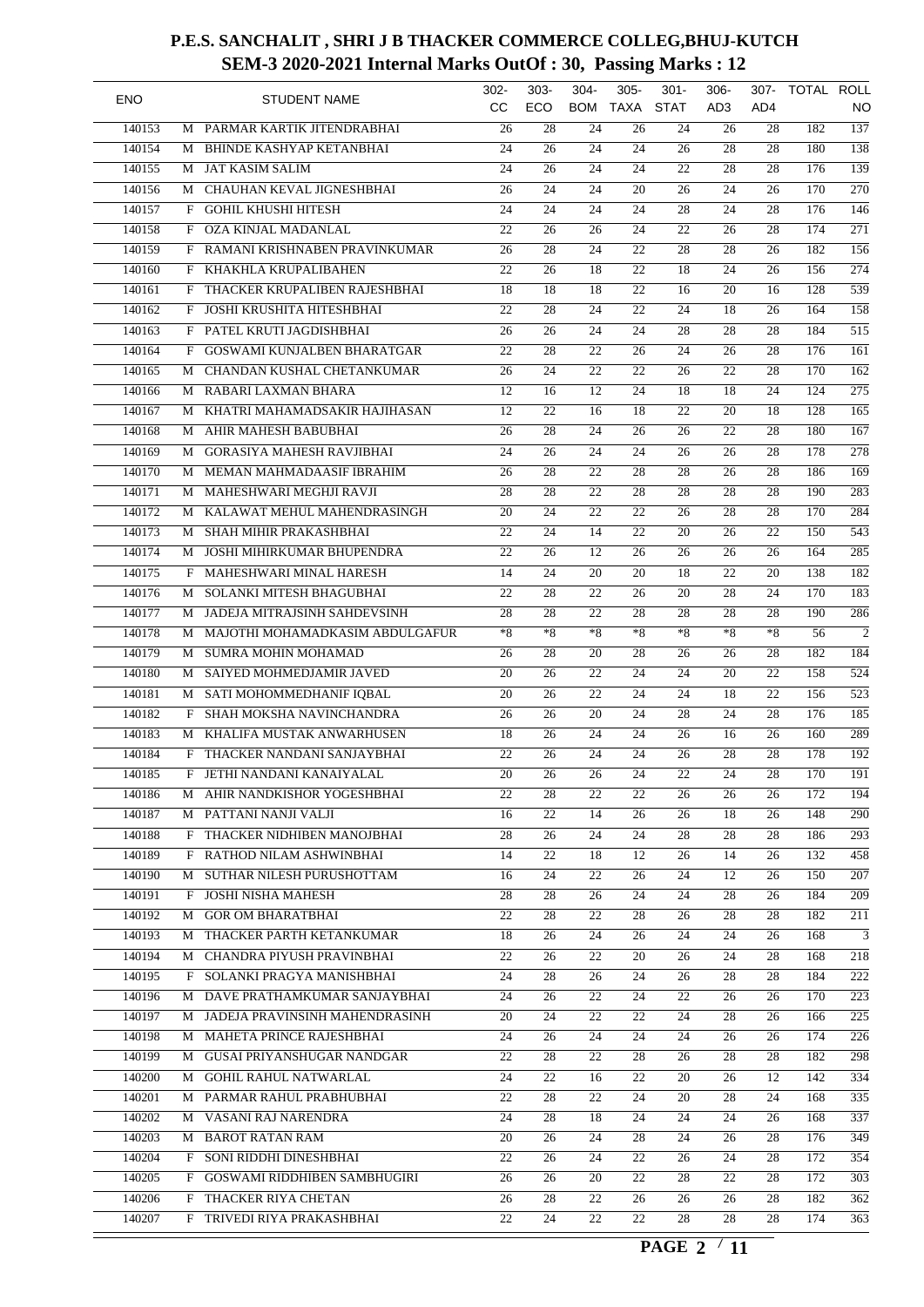| <b>ENO</b> |   | <b>STUDENT NAME</b>               | 302-<br>CC.     | $303 -$<br>ECO  | $304 -$<br><b>BOM</b> | $305 -$<br><b>TAXA</b> | $301 -$<br><b>STAT</b> | $306 -$<br>AD <sub>3</sub> | 307-<br>AD4     | TOTAL ROLL | NO               |
|------------|---|-----------------------------------|-----------------|-----------------|-----------------------|------------------------|------------------------|----------------------------|-----------------|------------|------------------|
| 140208     | M | MISHRA ROHIT RADHARAMAN           | 22              | 26              | 22                    | 26                     | 26                     | 28                         | 26              | 176        | $\overline{304}$ |
| 140209     | M | <b>HIRANI ROIN HIRJI</b>          | 20              | 26              | 24                    | 28                     | 24                     | 28                         | 24              | 174        | 366              |
| 140210     | F | JANJAK ROSHANI NAMORIBHAI         | 20              | 28              | 14                    | 22                     | 20                     | 20                         | 22              | 146        | $\overline{305}$ |
| 140211     | F | THAKRANI RUTVI SHANTILAL          | 24              | 28              | $\overline{22}$       | $\overline{24}$        | 24                     | 28                         | 26              | 176        | 370              |
| 140212     | М | KHUNGLA RUTVIK RAMESH             | 26              | 28              | 24                    | 26                     | 26                     | 28                         | 28              | 186        | $\overline{372}$ |
| 140213     | M | BHANUSHALI SAGAR NILESHBHAI       | 26              | 28              | 24                    | 24                     | 26                     | 28                         | 28              | 184        | 374              |
| 140214     | F | VALANI SANJNABEN ASHOKKUMAR       | 22              | 28              | 18                    | $\overline{24}$        | 20                     | 14                         | 26              | 152        | 383              |
| 140215     | F | PRAJAPATI SEEMA RAMSHANKAR        | 28              | $\overline{28}$ | 22                    | 20                     | 28                     | 12                         | 28              | 166        | 384              |
| 140216     | М | <b>GUJARIYA SHAMJI BIJAL</b>      | 22              | 24              | 24                    | 24                     | 26                     | 26                         | 28              | 174        | 389              |
| 140217     | F | CHHABHAIYA SHIVANI RAJESHBHAI     | $\overline{22}$ | 28              | $\overline{22}$       | 24                     | $\overline{24}$        | 26                         | 26              | 172        | 393              |
| 140218     | M | SOMPURA SHLOK HIMANSHU            | 24              | 26              | 22                    | 24                     | 22                     | 26                         | 26              | 170        | 397              |
| 140219     | F | <b>JOSHI SHRADDHA JAYKUMAR</b>    | 26              | 20              | 20                    | 22                     | 26                     | 24                         | 26              | 164        | 549              |
| 140220     | F | LAPASIYA SHREEYA PRAVINCHANDRA    | 16              | 24              | 22                    | 26                     | 26                     | 18                         | 28              | 160        | 398              |
| 140221     | F | <b>BHATT SHREYA MEHULKUMAR</b>    | 22              | 26              | 26                    | 24                     | 22                     | 26                         | 28              | 174        | $\overline{315}$ |
| 140222     |   |                                   | 20              | 26              |                       | 24                     | 22                     | 22                         | 28              | 168        | $\overline{314}$ |
|            | F | AHIR SHREYA KIRTIBHAI             |                 |                 | 26                    |                        |                        |                            |                 |            |                  |
| 140223     | F | JADEJA SHRUTIBA NARENDRASINH      | 24              | 22              | 22                    | 28                     | 18                     | 24                         | 26              | 164        | $\overline{517}$ |
| 140224     | F | SUTHAR SHRUTIBEN MAHESHKUMAR      | 22              | 26              | 24                    | 26                     | 24                     | 26                         | 28              | 176        | 399              |
| 140225     | М | GANATRA SHUBHAM PARESHBHAI        | 26              | 24              | 24                    | 20                     | 26                     | 24                         | 26              | 170        | $\overline{317}$ |
| 140226     | М | RAJDE SHUBHAM DHIRAJ              | 26              | 24              | 22                    | 22                     | 26                     | 22                         | 28              | 170        | 400              |
| 140227     | F | PAYAR SHUCHI BIPINCHANDRA         | 26              | $\overline{26}$ | 24                    | 24                     | 28                     | 28                         | 28              | 184        | $\overline{516}$ |
| 140228     | М | SOLANKI SMIT JAGDISH              | 26              | 26              | 20                    | 26                     | 26                     | 26                         | 28              | 178        | 402              |
| 140229     | F | PADHIYAR SNEHALBA DILIPSINH       | 28              | 26              | 24                    | $\overline{24}$        | 28                     | 28                         | 28              | 186        | 403              |
| 140230     | M | THACKER SOHAMKUMAR PRAVINBHAI     | 22              | 22              | 24                    | $\overline{20}$        | 26                     | 28                         | 24              | 166        | 404              |
| 140231     | F | CHAUHAN SONALI DINESHBHAI         | 24              | 24              | 24                    | 24                     | 28                     | 28                         | 28              | 180        | $\overline{537}$ |
| 140232     | F | BHOJANI SRUSHTIBEN ISHVARLAL      | 26              | 28              | 24                    | 22                     | 28                     | 28                         | 28              | 184        | 406              |
| 140233     | М | CHAUHAN SUMIT CHHAGANLAL          | $\overline{18}$ | 26              | 18                    | 20                     | 22                     | 20                         | 22              | 146        | 407              |
| 140234     | М | KHUNGLA SURESH MYAJARBHAI         | 20              | 24              | 22                    | 22                     | 22                     | 24                         | 24              | 158        | $\overline{412}$ |
| 140235     | М | NATHANI TAXAK PRAKASHCHANDRA      | 22              | 28              | 20                    | 24                     | 24                     | 28                         | 26              | 172        | 544              |
| 140236     | М | THACKER TEJAS KAMLESHBHAI         | 24              | 22              | 24                    | $\overline{22}$        | 24                     | 28                         | 28              | 172        | 417              |
| 140237     | М | DIVANI UMANGKUMAR PRAVINBHAI      | 18              | 26              | 18                    | 18                     | 20                     | 20                         | 22              | 142        | $\overline{423}$ |
| 140238     | M | CHAUHAN UMANGKUMAR                | 20              | 28              | 26                    | 20                     | 26                     | 24                         | 26              | 170        | $\overline{422}$ |
| 140239     | F | JADEJA VANDANABA VIJAYSINH        | 24              | 28              | 26                    | 24                     | 26                     | 28                         | 28              | 184        | 426              |
| 140240     | F | BADGA VANITA RAVJI                | $\overline{26}$ | 26              | $\overline{28}$       | $\overline{22}$        | $\overline{28}$        | $\overline{24}$            | $\overline{28}$ | 182        | $\overline{530}$ |
| 140241     |   | M BIJLANI VARUN KIRANBHAI         | 26              | 24              | 24                    | 20                     | 26                     | 28                         | 26              | 174        | 321              |
| 140242     | F | SUMRA VASIMA OSMAN                | $\overline{22}$ | 26              | 24                    | 24                     | 26                     | 28                         | $\overline{28}$ | 178        | $\overline{428}$ |
| 140243     |   | F MALAM VIDHI BIPINCHANDRA        | 24              | 28              | 20                    | 28                     | 28                     | 28                         | 28              | 184        | $\overline{431}$ |
| 140244     |   | F BHANUSHALI VIDHI PRAVINBHAI     | 26              | 24              | 24                    | 22                     | 28                     | 26                         | 28              | 178        | $\overline{429}$ |
| 140245     | F | RAJ VIDHI JAYSINH                 | $\overline{20}$ | 26              | 26                    | 24                     | 22                     | $\overline{24}$            | 28              | 170        | 322              |
| 140246     |   | JADEJA VIKRAMSINH HALUBHA         | $\overline{28}$ |                 |                       |                        |                        |                            |                 |            |                  |
|            | М |                                   |                 | 28              | 20                    | 28                     | 28                     | 28                         | 28              | 188        | $\overline{323}$ |
| 140247     |   | M JOSHI YASH HIREN                | 22              | 26              | 22                    | 24                     | 26                     | 28                         | 26              | 174        | 444              |
| 140248     |   | M SOLANKI YASH ANILBHAI           | 22              | 26              | 24                    | 24                     | 26                     | 26                         | 28              | 176        | 326              |
| 140249     |   | M PATEL YASHKUMAR JITENDRABHAI    | 16              | 24              | 24                    | 26                     | 16                     | 22                         | 22              | 150        | 446              |
| 140250     |   | M ZALA YASHRAJSINH VANRAJSINH     | $\overline{22}$ | 28              | 24                    | 22                     | 26                     | 22                         | 24              | 168        | 448              |
| 142049     | F | CHHADIDAR AALIYA ABDULMAJID       | 16              | 14              | 12                    | 22                     | 14                     | 12                         | 16              | 106        | 552              |
| 142050     |   | F DARJI AANCHALBEN SANJAYBHAI     | 22              | 28              | 16                    | 28                     | 26                     | 24                         | 28              | 172        | 526              |
| 142051     |   | M HAJAM AASHIF ISHA               | 22              | 28              | 18                    | 22                     | 24                     | 26                         | 28              | 168        | 512              |
| 142052     | M | QURESHI ABDULWAHID MAHMADRAFIQ    | 20              | 24              | 22                    | 22                     | 24                     | 14                         | 18              | 144        | 5                |
| 142053     |   | M JADEJA ABHIJEETSINH NIRMALSINH  | $*8$            | $*8$            | *8                    | $*8$                   | $*8$                   | $*8$                       | $*8$            | 56         | 499              |
| 142054     |   | M JADEJA ABHIJITSINH INDRAJITSINH | 16              | 28              | 20                    | $\overline{24}$        | 26                     | 20                         | 26              | 160        | 6                |
| 142055     |   | M PRAJAPATI ADITYA BHARATBHAI     | 22              | 26              | 22                    | 26                     | 24                     | 26                         | 28              | 174        | 504              |
| 142056     | F | PATEL AISHWARYA VIJAY             | $\overline{22}$ | 24              | 22                    | 28                     | 24                     | 22                         | 26              | 168        | 231              |
| 142057     |   | M JADEJA AJAYSINH CHATURSINH      | 20              | 26              | 20                    | 24                     | 24                     | 20                         | 28              | 162        | 8                |
| 142058     | F | KHALIFA AKILABANU HASAN           | 14              | 24              | 22                    | 16                     | 18                     | 22                         | 18              | 134        | 9                |
| 142059     | М | KHOJA AMAN RAMJANALI              | $\overline{22}$ | 24              | 22                    | 22                     | 24                     | 26                         | 28              | 168        | $\overline{232}$ |
| 142060     |   | F CHANDAN ANANDI RAMESH           | $\overline{24}$ | 22              | 12                    | $\overline{22}$        | 16                     | 14                         | 20              | 130        | 547              |
|            |   |                                   |                 |                 |                       |                        |                        |                            |                 |            |                  |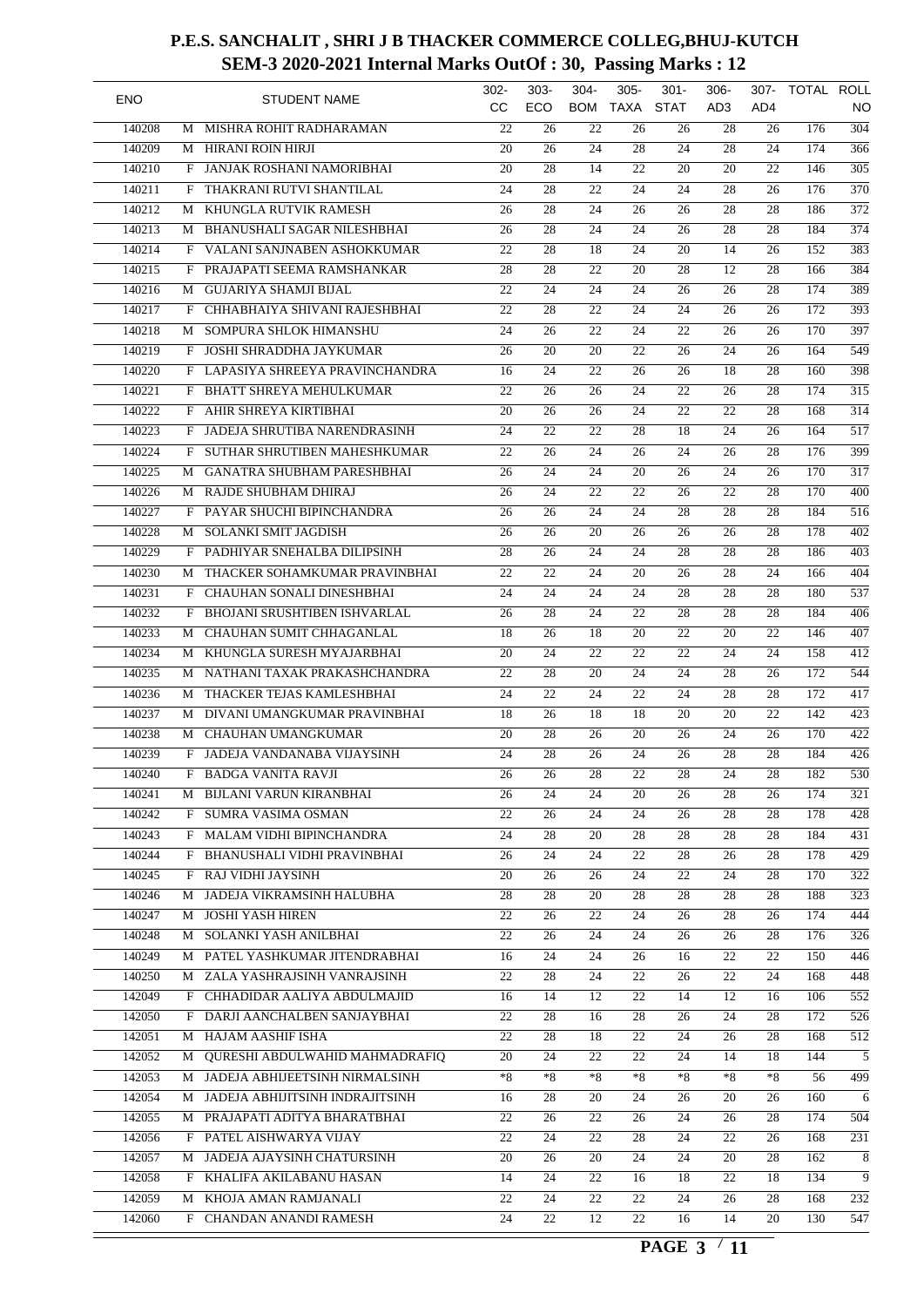| <b>ENO</b> |              | <b>STUDENT NAME</b>              | $302 -$<br>CC.  | $303 -$<br>ECO  | $304 -$<br><b>BOM</b> | $305 -$<br><b>TAXA</b> | $301 -$<br><b>STAT</b> | $306 -$<br>AD3  | $307 -$<br>AD4  | TOTAL ROLL | NO               |
|------------|--------------|----------------------------------|-----------------|-----------------|-----------------------|------------------------|------------------------|-----------------|-----------------|------------|------------------|
| 142061     | M            | GORDIYA ANILKUMAR MEGHJIBHAI     | 18              | 26              | 20                    | 26                     | 26                     | 24              | 28              | 168        | $\overline{10}$  |
| 142062     | М            | RATHOD ANILSINH DHIRUBHA         | 22              | 26              | 24                    | 24                     | 20                     | 20              | 28              | 164        | $\overline{11}$  |
| 142063     | М            | KERAI ANISH LALJI                | 12              | 22              | 18                    | 24                     | 28                     | 26              | 26              | 156        | $\overline{12}$  |
| 142064     | F            | PINDORIA ANITA VALJI             | 22              | 24              | $\overline{22}$       | 28                     | 24                     | 22              | 26              | 168        | $\overline{233}$ |
| 142065     | F            |                                  | $*8$            | $*8$            | $*8$                  | $*8$                   | $*8$                   | $*8$            | $*8$            | 56         | $\overline{277}$ |
|            |              | SONI ANJANI MAHESHBHAI           |                 |                 |                       |                        |                        |                 | 28              |            | 234              |
| 142066     | F            | <b>MISTRY ANKITA ESHWAR</b>      | 22              | 26              | 26                    | 24                     | 26                     | 26              |                 | 178        |                  |
| 142067     | F            |                                  | $\overline{22}$ | $\overline{24}$ | $\overline{24}$       | $\overline{24}$        | 24                     | 14              | 24              | 156        | 235              |
| 142068     | М            | THACKER ANUP JIGNESH             | 22              | 26              | 24                    | 24                     | 26                     | 26              | 28              | 176        | $\overline{236}$ |
| 142069     |              | F LAKHANI APEKSHA BATUKBHAI      | 28              | 26              | 24                    | 26                     | 26                     | 26              | 28              | 184        | $\overline{15}$  |
| 142070     | F            | PATEL ARATI NAROTAM              | 20              | 26              | $\overline{24}$       | $\overline{26}$        | 22                     | 18              | 28              | 164        | $\overline{16}$  |
| 142071     | M            | PATEL ARPIT HARISH               | 20              | 24              | 22                    | 22                     | 24                     | 24              | 24              | 160        | 469              |
| 142072     | M            | <b>BHANUSHALI ASHVIN GOVIND</b>  | 26              | 28              | 26                    | 26                     | 26                     | 28              | 28              | 188        | 466              |
| 142073     |              | M JADEJA ASHWATSINH VIKRAMSINH   | 24              | 26              | 26                    | 24                     | 28                     | 24              | 28              | 180        | $\overline{17}$  |
| 142074     | М            | VARCHAND ASHWIN VALLABHBHAI      | 20              | 20              | 18                    | 18                     | 26                     | 12              | 28              | 142        | $\overline{18}$  |
| 142075     | F            | KHETANI AVNI JADVA               | 26              | 26              | 24                    | 24                     | 26                     | 28              | 28              | 182        | $\overline{19}$  |
| 142076     | F            | RATHOD BANSI RAJESHBHAI          | 24              | 22              | 18                    | 28                     | 28                     | 24              | 28              | 172        | 551              |
| 142077     | F            | VALA BHAKTI MUKESHBHAI           | 22              | 24              | 22                    | 28                     | 26                     | 24              | 20              | 166        | $\overline{20}$  |
| 142078     | М            | KANNAD BHARAT RAMESH             | 20              | 26              | 22                    | 26                     | 26                     | 20              | 28              | 168        | $\overline{21}$  |
| 142079     | М            | DORU BHAVESHKUMAR SHIVJIBHAI     | 20              | 24              | 20                    | 18                     | 20                     | 20              | 22              | 144        | $\overline{24}$  |
| 142080     | F            | MITHIYA BHAVIKA HIRJIBHAI        | 24              | 26              | 24                    | 22                     | 24                     | 24              | 26              | 170        | $\overline{26}$  |
| 142081     | F            | ATHU BHAVIKA DAYALAL             | $\overline{20}$ | $\overline{24}$ | 26                    | 26                     | 26                     | 16              | 28              | 166        | $\overline{238}$ |
| 142082     | F            | JADEJA BHAVINIBA SHAILENDRASINH  | 24              | 24              | 24                    | 24                     | 28                     | 28              | 28              | 180        | $\overline{240}$ |
| 142083     | F            | JADEJA BHAVINIBA DASHRATHSINH    | 24              | 28              | 24                    | 24                     | 28                     | 26              | 28              | 182        | 239              |
| 142084     | F            | <b>NAGU BHOOMI NAVIN</b>         | 18              | 26              | 22                    | 22                     | 12                     | 24              | 20              | 144        | $\overline{31}$  |
| 142085     | F            | RAVAL BHUMIKABEN RAMESHBHAI      | 22              | 24              | 14                    | 22                     | 12                     | 24              | 28              | 146        | $\overline{32}$  |
| 142086     | М            | <b>MAHETA BHUMIT NILESH</b>      | 26              | 26              | 24                    | 22                     | 20                     | 14              | 24              | 156        | $\overline{33}$  |
| 142087     | F            | RAHEWAR BINDESHVARIKUVARBA       | 24              | 22              | 22                    | 22                     | 26                     | 28              | 26              | 170        | $\overline{528}$ |
| 142088     | F            | THACKER BINDIYA MUKESHBHAI       | 26              | 26              | 24                    | 26                     | 24                     | 28              | 24              | 178        | $\overline{34}$  |
|            |              | MALEK BISMILABANU SHAUKATHUSEN   |                 | 24              | 26                    | $\overline{28}$        |                        | 24              | 28              | 174        | $\overline{35}$  |
| 142089     | F            |                                  | 18              |                 |                       |                        | 26                     |                 |                 |            |                  |
| 142090     | М            | PRAJAPATI CHAHAT HITESHKUMAR     | 24              | 26              | 24                    | $\overline{28}$        | 22                     | 28              | 26              | 178        | $\overline{36}$  |
| 142091     | F            | DOSHI CHAHNA RAMESH              | 24              | 26              | 26                    | 24                     | 24                     | 24              | 26              | 174        | 468              |
| 142092     | $\mathbf{F}$ | <b>GOSWAMI CHANDANI ANILPURI</b> | 26              | 24              | $\overline{24}$       | 22                     | 26                     | 26              | 28              | 176        | $\overline{37}$  |
| 142093     |              | F GARVA CHANDNI DEVJIBHAI        | $\overline{18}$ | $\overline{22}$ | 18                    | 14                     | 14                     | $\overline{16}$ | $\overline{12}$ | 114        | $\overline{482}$ |
| 142094     |              | F SONI CHARMIBEN PRAFULLBHAI     | 26              | 24              | 24                    | 24                     | 24                     | 24              | 26              | 172        | 38               |
| 142095     |              | M GAGAL CHETAN DEVKARAN          | 26              | 28              | 22                    | 24                     | 24                     | 28              | 28              | 180        | $\overline{39}$  |
| 142096     |              | M PADHIYAR CHETANSINH RAMSANGJI  | 24              | 28              | 24                    | 26                     | 28                     | 24              | 26              | 180        | 40               |
| 142097     |              | F CHANDE CHETNA KANJIBHAI        | 22              | 16              | 22                    | 18                     | 12                     | 22              | 16              | 128        | 243              |
| 142098     | М            | KESHARANI DAKSH BIPINBHAI        | $\overline{22}$ | 24              | 18                    | 18                     | 26                     | 12              | 26              | 146        | $\overline{43}$  |
| 142099     | M            | <b>JOSHI DARSHAN SAVJIBHAI</b>   | 20              | 20              | 12                    | 22                     | 12                     | 26              | 18              | 130        | $\overline{245}$ |
| 142100     |              | M VANKAR DAYALAL MURJI           | 24              | 26              | 20                    | 20                     | 24                     | 20              | 24              | 158        | 46               |
| 142101     |              | M KANJIYANI DEEP RAMESHBHAI      | $*8$            | $*8$            | $*8$                  | $^{\ast}8$             | $*8$                   | $*8$            | $*8$            | 56         | 48               |
| 142102     |              | M GAJARA DEEP LILADHAR           | 22              | 28              | 24                    | 22                     | 22                     | 26              | 26              | 170        | $\overline{47}$  |
| 142103     |              | M NANDA DEEP RATANKUMAR          | 22              | 22              | 16                    | 24                     | 12                     | 12              | 26              | 134        | 49               |
| 142104     | М            | JADEJA DEEPRAJSINH AJITSINH      | 22              | 20              | 22                    | 24                     | 28                     | 16              | 26              | 158        | 248              |
| 142105     |              | M MAVANI DEV KISHORKUMAR         | 18              | 24              | 14                    | 16                     | 24                     | 12              | 26              | 134        | 51               |
| 142106     |              | M BARMEDA DEV NARENDRABHAI       | 22              | 24              | 22                    | 28                     | 24                     | 22              | 24              | 166        | 249              |
| 142107     |              | M GOR DEV NAVINBHAI              | 20              | 26              | 22                    | 24                     | 26                     | 28              | 26              | 172        | 50               |
| 142108     |              | F GADHAVI DEVANGI JAGDISH        | 28              | 28              | 24                    | 26                     | 26                     | 26              | 28              | 186        | $\overline{52}$  |
| 142109     |              | F SHAH DEVANSHI BHAVESH          | 28              | 28              | 26                    | 26                     | 28                     | 28              | 28              | 192        | 250              |
| 142110     |              | F ANJARIA DEVANSHI AMITBHAI      | 26              | 26              | 26                    | 24                     | 24                     | 22              | 26              | 174        | 53               |
| 142111     | F            | ZALA DEVANSHIBA BALBHADRASINH    | 28              | 26              | 24                    | 24                     | 28                     | 28              | 28              | 186        | $\overline{54}$  |
|            |              |                                  |                 |                 |                       |                        |                        |                 |                 |            |                  |
| 142112     |              | M BHUVA DEVENDRA DEVJI           | 12              | 12              | 14                    | 18                     | 24                     | 12              | 14              | 106        | 251              |
| 142113     |              | M AYAR DEVJI KANJI               | 24              | 28              | 24                    | 26                     | 26                     | 22              | 26              | 176        | 522              |
| 142114     |              | M BARI DHARMENDRABHAI VERABHAI   | 20              | 26              | 18                    | 22                     | 24                     | 28              | 26              | 164        | $\overline{55}$  |
| 142115     |              | M DHOLU DHARMIK NARASHIBHAI      | 24              | 28              | 20                    | 24                     | 24                     | 26              | 26              | 172        | 56               |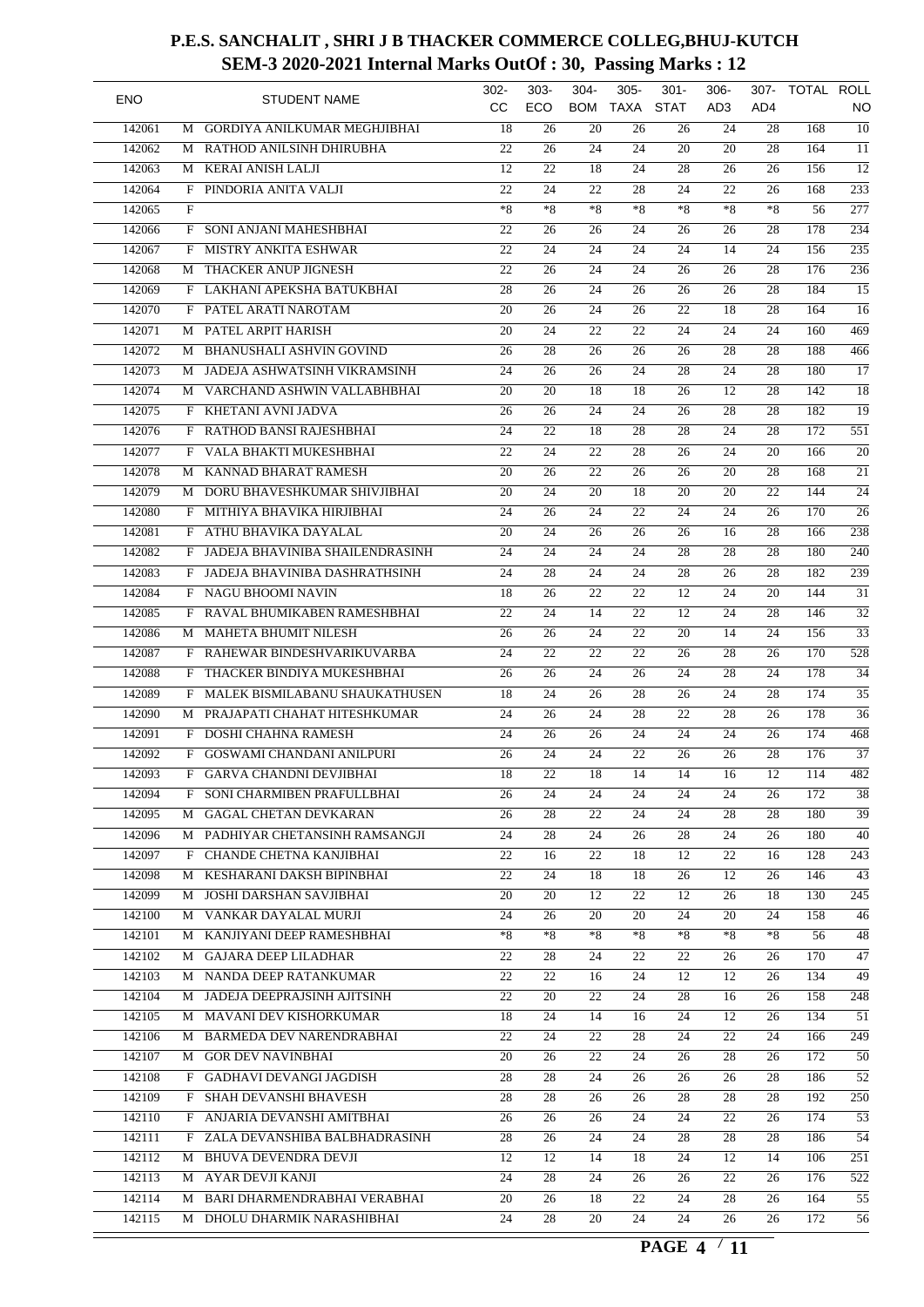| <b>ENO</b> |   | <b>STUDENT NAME</b>              | 302-<br>cc      | $303 -$<br>ECO  | $304 -$<br><b>BOM</b> | $305 -$<br><b>TAXA</b> | $301 -$<br><b>STAT</b> | $306 -$<br>AD <sub>3</sub> | 307-<br>AD4     | TOTAL ROLL | NO               |
|------------|---|----------------------------------|-----------------|-----------------|-----------------------|------------------------|------------------------|----------------------------|-----------------|------------|------------------|
| 142116     | M | VADOR DHAVALKUMAR JITENDRA       | 20              | 28              | 22                    | 22                     | 26                     | 22                         | 22              | 162        | $\overline{57}$  |
| 142117     | M | <b>CHANDE DHRUV VIKRAM</b>       | 28              | 24              | 24                    | 20                     | 28                     | 28                         | 26              | 178        | $\overline{58}$  |
| 142118     | М | JADEJA DHRUVRAJSINH RAMDEVSINH   | 20              | 26              | 20                    | 24                     | 24                     | 20                         | 28              | 162        | $\overline{59}$  |
| 142119     | F | <b>GOR DHVANI SANJAYKUMAR</b>    | 22              | $\overline{24}$ | 20                    | $\overline{24}$        | 26                     | 26                         | 28              | 170        | $\overline{61}$  |
| 142120     | F | PUJ DHVANI DINESHBHAI            | 26              | 26              | 22                    | 26                     | 26                     | 22                         | 26              | 174        | $\overline{62}$  |
| 142121     | M | MODH DIGANT HARESHBHAI           | 24              | 28              | 24                    | 24                     | 24                     | 24                         | 26              | 174        | 63               |
| 142122     | М | CHAVDA DILIP HIRJIBHAI           | $\overline{22}$ | $\overline{26}$ | 24                    | 20                     | 24                     | 26                         | 24              | 166        | 64               |
| 142123     |   | <b>THACKER DILIP ASHOKBHAI</b>   | 28              |                 | 24                    | 24                     | 28                     | 28                         | 28              |            | $\overline{253}$ |
|            | М |                                  |                 | 26              |                       |                        |                        |                            |                 | 186        |                  |
| 142124     | F | MAHESHWARI DIMPAL DHANJIBHAI     | 26              | 20              | 20                    | 16                     | 18                     | 28                         | 18              | 146        | $\overline{529}$ |
| 142125     | M | DABASIYA DINESH DEVJI            | 22              | $\overline{24}$ | $\overline{22}$       | 28                     | 24                     | 20                         | 26              | 166        | 488              |
| 142126     | M | MAHESHWARI DIPAK GOPAL           | $*8$            | $*8$            | $*8$                  | $*8$                   | $*8$                   | $*8$                       | $*8$            | 56         | $\overline{67}$  |
| 142127     | M | <b>GAJRA DIPAK MADHAVJI</b>      | 22              | 26              | 22                    | 22                     | 26                     | 12                         | 26              | 156        | $\overline{66}$  |
| 142128     | M | VANKAR DIPAK RANABHAI            | 18              | 28              | 20                    | 16                     | 22                     | 20                         | 24              | 148        | $\overline{68}$  |
| 142129     | М | BHANUSHALI DIPAKKUMAR VASANTBHAI | 20              | 24              | 18                    | 16                     | 26                     | 20                         | 26              | 150        | $\overline{69}$  |
| 142130     | М | PATEL DIPAKKUMAR CHANDULAL       | 12              | 26              | 22                    | 24                     | 22                     | 12                         | 26              | 144        | 471              |
| 142131     | M | RAJPUT DIPAKKUMAR DEVABHAI       | $*8$            | $*8$            | $*8$                  | $*8$                   | $*8$                   | $*8$                       | $*8$            | 56         | $\overline{542}$ |
| 142132     | M | SANGAR DIPESH BHARATBHAI         | $*8$            | $*8$            | $*8$                  | $*8$                   | $*8$                   | $*8$                       | $*8$            | 56         | $\overline{70}$  |
| 142133     | M | KHETANI DIPESH VALJI             | $*8$            | $*8$            | $*8$                  | $*8$                   | $*8$                   | $*8$                       | $*8$            | 56         | $\overline{255}$ |
| 142134     | М | <b>GUNSAI DIPGIRI VINODGIRI</b>  | 24              | 26              | 26                    | 24                     | 28                     | 24                         | 28              | 180        | $\overline{71}$  |
| 142135     | F | PARMAR DIPTIKUMARI DIPAKBHAI     | 22              | 26              | 24                    | 22                     | 24                     | 28                         | 28              | 174        | $\overline{72}$  |
| 142136     | F | CHAVDA DISHA RAJESHBHAI          | 28              | 26              | 24                    | 20                     | 28                     | 26                         | 28              | 180        | $\overline{73}$  |
| 142137     | F | PARMAR DIVYA ATULBHAI            | 22              | 26              | 24                    | $\overline{22}$        | 26                     | 22                         | 28              | 170        | $\overline{74}$  |
| 142138     | М | JADEJA DIVYRAJSINH NATUBHA       | 26              | 22              | 12                    | 14                     | 14                     | 28                         | 28              | 144        | $\overline{76}$  |
| 142139     | F | VAGHELA ENA MAHESHBHAI           | 28              | 26              | 26                    | 24                     | 26                     | 28                         | 28              | 186        | 256              |
| 142140     | M | KUMBHAR FAIZAL RAMJU             | 26              | 26              | 22                    | 22                     | 28                     | 22                         | 28              | 174        | $\overline{521}$ |
| 142141     | M | <b>SUMRA FARHAN OSMAN</b>        | 16              | 26              | 18                    | 22                     | 22                     | 22                         | 22              | 148        | $\overline{257}$ |
| 142142     | F | SAMA FAROZA SHABIRHUSEN          | 24              | 26              | 24                    | 24                     | 26                     | 28                         | 28              | 180        | $\overline{78}$  |
|            |   |                                  |                 |                 |                       |                        |                        |                            |                 |            |                  |
| 142143     | F | CHAUHAN GAHENA KANJIBHAI         | 24              | 28              | 22                    | 24                     | 26                     | 26                         | 28              | 178        | 258              |
| 142144     | F | <b>VYAS GEETA ARVIND</b>         | 26              | $\overline{28}$ | 16                    | $\overline{22}$        | 28                     | 22                         | 26              | 168        | 80               |
| 142145     | М | KHARET GURU KESHABHAI            | 28              | 26              | 24                    | 26                     | 24                     | 24                         | 28              | 180        | $\overline{82}$  |
| 142146     | F | RAIYANI HANNY LILADHAR           | 26              | 18              | 20                    | 20                     | 20                     | 24                         | 18              | 146        | 470              |
| 142147     | М | VAGHELA HARDIK BHANJI            | 24              | 26              | 20                    | 18                     | 26                     | 18                         | 26              | 158        | $\overline{84}$  |
| 142148     |   | M JADEJA HARDIKSINH KIRITSINH    | $\overline{22}$ | $\overline{24}$ | 16                    | $\overline{24}$        | $\overline{20}$        | $\overline{28}$            | $\overline{22}$ | 156        | $\overline{455}$ |
| 142149     | M | <b>BARADIYA HARESH DHANJI</b>    | $*8$            | $*8$            | *8                    | $*8$                   | $*8$                   | $*8$                       | $*8$            | 56         | 85               |
| 142150     | М | CHAUDHARY HARESHKUMR KALABHAI    | 18              | $\overline{22}$ | 14                    | 18                     | 16                     | $\overline{24}$            | 26              | 138        | $\overline{260}$ |
| 142151     | М | SINDHU HARJINDAR MULUKSIGH       | 24              | 26              | 22                    | 22                     | 26                     | 26                         | 26              | 172        | 464              |
| 142152     | М | SODHA HARPALSINH VARDHAJI        | $*8$            | $*8$            | $*8$                  | $*8$                   | $*8$                   | $*8$                       | $*8$            | 56         | 86               |
| 142153     | М | <b>GOSWAMI HARSH SURESHGAR</b>   | 22              | $\overline{24}$ | 20                    | 22                     | 24                     | 28                         | 24              | 164        | 89               |
| 142154     |   | M AYAR HARSH ASHOKBHAI           | 24              | 26              | 24                    | 24                     | 26                     | 24                         | 28              | 176        | 486              |
| 142155     |   | F JEPAR HARSHA MOHAN             | 24              | 28              | 26                    | 22                     | 22                     | 24                         | 26              | 172        | 532              |
| 142156     | F | THACKER HARSHALI KALPESHBHAI     | 24              | 24              | 20                    | 24                     | 26                     | 28                         | 26              | 172        | 536              |
| 142157     | F | KHETANI HASMITA VALJIBHAI        | 26              | 26              | 24                    | 24                     | 26                     | 26                         | 28              | 180        | 90               |
| 142158     |   | F VALANI HASTIBEN VINODBHAI      | $\overline{22}$ | 28              | 24                    | 20                     | 18                     | 24                         | 26              | 162        | 261              |
| 142159     | F | <b>GADHAVI HEMANEE BHARATDAN</b> | 28              | 26              | 26                    | 26                     | 26                     | 28                         | 28              | 188        | 262              |
| 142160     |   | F MEHTA HENCY INDRAVADAN         | 22              | 24              | 22                    | 22                     | 18                     | 20                         | 22              | 150        | 263              |
| 142161     |   | F GOSWAMI HENEE ANILPURI         | 26              | 26              | 26                    | 20                     | 28                     | 24                         | 28              | 178        | 93               |
| 142162     |   | DHOLAKIYA HET PIYUSHBHAI         | 14              |                 | 20                    |                        | 24                     | 12                         | 28              | 150        | 95               |
|            | М |                                  |                 | 26              |                       | 26                     |                        |                            |                 |            |                  |
| 142163     |   | F GOSWAMI HETAL KISHORGAR        | 24              | 14              | 18                    | 22                     | 14                     | 24                         | 28              | 144        | $\overline{483}$ |
| 142164     |   | F CHAUHAN HETALBEN VIKRAMBHAI    | 20              | 24              | 18                    | 24                     | 26                     | 24                         | 20              | 156        | 96               |
| 142165     | М | RAMJIYANI HETKUMAR RAMESHBHAI    | 24              | 28              | 22                    | 22                     | 28                     | 28                         | 28              | 180        | 98               |
| 142166     |   | F ATARA HIMANI NILESHBHAI        | 24              | 26              | 18                    | 24                     | 24                     | 26                         | 26              | 168        | $\overline{548}$ |
| 142167     |   | F MAMTORA HIRAK BHUPENDRA        | 22              | 24              | 22                    | 20                     | 28                     | 20                         | 20              | 156        | 100              |
| 142168     | М | HIRANI HIREN MAVJI               | 22              | 24              | 22                    | 28                     | 24                     | 22                         | 26              | 168        | 264              |
| 142169     | М | MAHESHWARI HIRENKUMAR DINESHBHAI | $*8$            | $*8$            | $*8$                  | $*8$                   | $*8$                   | $*8$                       | $*8$            | 56         | 498              |
| 142170     |   | M CHHANGA HITESH BHURABHAI       | $*_{8}$         | $*8$            | $*8$                  | $*8$                   | $*8$                   | $*8$                       | $*8$            | 56         | 476              |
|            |   |                                  |                 |                 |                       |                        |                        |                            |                 |            |                  |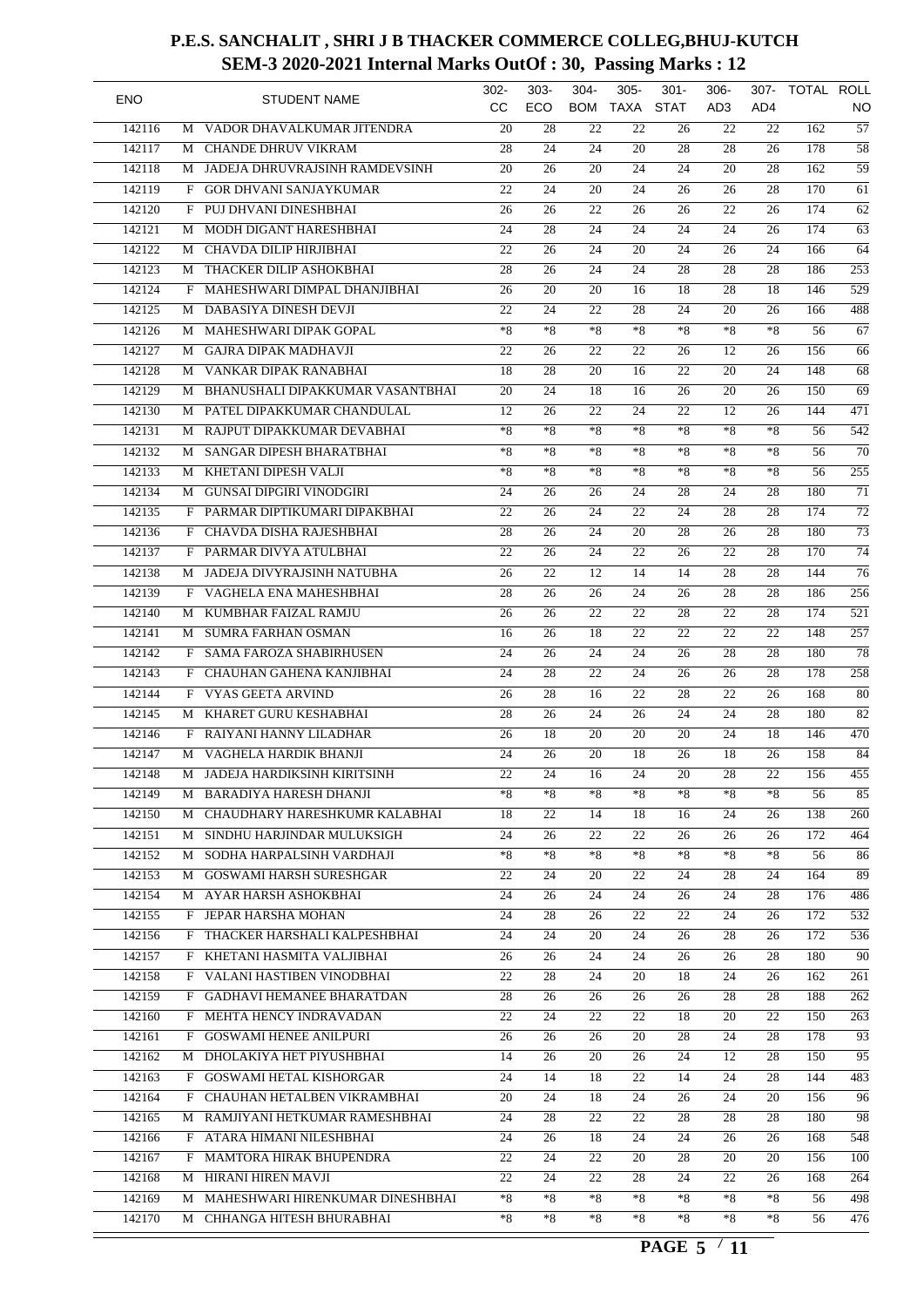| <b>ENO</b> |        |   | <b>STUDENT NAME</b>             | 302-<br>cc      | $303 -$<br>ECO  | $304 -$<br><b>BOM</b> | $305 -$<br><b>TAXA</b> | $301 -$<br><b>STAT</b> | $306 -$<br>AD <sub>3</sub> | 307-<br>AD4     | TOTAL ROLL | NO               |
|------------|--------|---|---------------------------------|-----------------|-----------------|-----------------------|------------------------|------------------------|----------------------------|-----------------|------------|------------------|
|            | 142171 | M | META HITESHKUMAR KHIMJIBHAI     | 26              | 24              | 24                    | 24                     | 26                     | 28                         | 28              | 180        | $\overline{102}$ |
|            | 142172 |   | KHATRI IKRABANU MOHAMADYAHYA    |                 |                 |                       | 22                     | 28                     |                            | 26              | 174        | 507              |
|            |        | F |                                 | 26              | 26              | 20                    |                        |                        | 26                         |                 |            | $\overline{103}$ |
|            | 142173 | F | BAKALI IRAMBANU MAHMADRAFIK     | 24              | 26              | 24                    | 24                     | 26                     | 28                         | 28              | 180        |                  |
|            | 142174 | F | <b>MEMON ISMATBANU</b>          | 24              | 26              | 20                    | $\overline{24}$        | 26                     | 28                         | 26              | 174        | 105              |
|            | 142175 | M | GHANCHI IZAJKUMAR HABIBHAI      | 20              | 24              | 18                    | 22                     | 24                     | 20                         | 26              | 154        | $\overline{106}$ |
|            | 142176 | M | VELANI JAY SHAMJIBHAI           | 18              | 28              | 18                    | 26                     | 24                     | 20                         | 28              | 162        | 496              |
|            | 142177 | M | PATEL JAYDEEP VIJAYKUMAR        | 20              | 26              | $\overline{24}$       | $\overline{26}$        | 22                     | 20                         | 28              | 166        | 111              |
|            | 142178 | М | BHANUSHALI JAYESH MANGALDAS     | 22              | 22              | 20                    | 18                     | 28                     | 12                         | 26              | 148        | $\overline{113}$ |
|            | 142179 | М | MAHESHWARI JAYESH SHAMJI        | 22              | 24              | $\overline{22}$       | 24                     | 24                     | 28                         | 28              | 172        | $\overline{265}$ |
|            | 142180 | М | <b>AYAR JAYESH RAMJI</b>        | 18              | $\overline{26}$ | $\overline{26}$       | $\overline{26}$        | $\overline{26}$        | 28                         | 28              | 178        | 112              |
|            | 142181 | M | <b>BHANUSHALI JAYESHKUMAR</b>   | $*8$            | $*8$            | $*8$                  | $*8$                   | $*8$                   | $*8$                       | $*8$            | 56         | $\overline{114}$ |
|            | 142182 | M | JADEJA JAYPALSINH SURUBHA       | 24              | 26              | 22                    | 24                     | 26                     | 28                         | 26              | 176        | $\overline{115}$ |
|            | 142183 | M | ZALA JAYRAJSINH JAYENDRASINH    | 22              | 28              | 20                    | 26                     | 26                     | 26                         | 24              | 172        | $\overline{116}$ |
|            | 142184 | М | KATARMAL JEET ANILBHAI          | $\overline{18}$ | 20              | 16                    | 20                     | 24                     | 16                         | 28              | 142        | 266              |
|            | 142185 | F | LUHAR JENABBANU ABDULRAZAK      | 28              | 24              | 20                    | 22                     | 28                     | 24                         | 28              | 174        | $\overline{118}$ |
|            | 142186 | F | JADEJA JHANVI AJITSINH          | 28              | 28              | 24                    | 26                     | 26                     | 26                         | 28              | 186        | $\overline{267}$ |
|            | 142187 | М | MAHESHWARI JIGAR DEVSHI         | 28              | 22              | 24                    | 26                     | 26                     | 26                         | 28              | 180        | $\overline{121}$ |
|            | 142188 | M | RAJGOR JIGAR KHUSHALBHAI        | 22              | 26              | 22                    | 22                     | 26                     | 26                         | 26              | 170        | $\overline{122}$ |
|            | 142189 | М | MAHESHWARI JIGARKUMAR VERSHI    | 26              | 28              | 20                    | 28                     | 28                     | 20                         | 28              | 178        | 481              |
|            | 142190 | F | <b>SUTAR JIGNA DILIPBHAI</b>    | $\overline{18}$ | 26              | 20                    | 24                     | 20                     | 18                         | 28              | 154        | 124              |
|            | 142191 | М | RABADIYA JIGNESH NARANBHAI      | 20              | 28              | 20                    | 22                     | 26                     | 14                         | 26              | 156        | 268              |
|            | 142192 | М | GOSWAMI JINESHGIRI RAJENDRAGIRI | 26              | 28              | 24                    | 26                     | 24                     | 26                         | 28              | 182        | 485              |
|            | 142193 | M | ASHAR JUGAL JITENBHAI           | 24              | 26              | 20                    | $\overline{24}$        | 26                     | 24                         | 26              | 170        | $\overline{125}$ |
|            | 142194 | M | PUJARA JUGAL AJAYBHAI           | 12              | 22              | 18                    | 24                     | 24                     | 18                         | 26              | 144        | 480              |
|            | 142195 | M | TURIYA JUNED AMIN               | 24              | 26              | 24                    | 28                     | 22                     | 28                         | 26              | 178        | $\frac{126}{2}$  |
|            | 142196 | F | JADEJA JYOTSNABA KANUBHA        | 22              | 26              | 18                    | 22                     | 26                     | 24                         | 28              | 166        | $\overline{127}$ |
|            | 142197 | F | CHAUHAN KAJAL MAHENDRASINH      | 14              | 20              | 16                    | 18                     | 20                     | 14                         | 24              | 126        | $\overline{128}$ |
|            |        |   |                                 |                 |                 | 24                    | 24                     | 22                     | 24                         |                 |            | $\overline{129}$ |
|            | 142198 | F | RATHOD KAJAL LALITKUMAR         | 24              | 26              |                       |                        |                        |                            | 26              | 170        |                  |
|            | 142199 | F | CHAVDA KAMINI RAMJIBHAI         | $\overline{28}$ | 24              | 20                    | $\overline{24}$        | 26                     | 28                         | 28              | 178        | 132              |
|            | 142200 | F | JOSHI KANGANBEN MEHULBHAI       | 28              | 28              | 26                    | 22                     | 24                     | 28                         | 26              | 182        | $\overline{133}$ |
|            | 142201 | М | MERIYA KANTILAL KHETSHI         | 24              | 26              | 26                    | 28                     | 26                     | 28                         | 26              | 184        | $\overline{500}$ |
|            | 142202 | М | CHAVDA KAPIL RAJESHBHAI         | 16              | 20              | 20                    | 20                     | 16                     | 28                         | 22              | 142        | 134              |
|            | 142203 |   | M RUDANI KAPILKUMAR TULSIDAS    | 18              | $\overline{24}$ | 16                    | $\overline{20}$        | $\overline{24}$        | $\overline{12}$            | $\overline{28}$ | 142        | 477              |
|            | 142204 |   | M SHARMA KARAN DEVENDRABHAI     | 18              | 24              | 18                    | 20                     | 12                     | 12                         | 28              | 132        | 135              |
|            | 142205 | М | JADEJA KARANSINH MAHIPATSINH    | 28              | 28              | 24                    | 24                     | 26                     | 26                         | 26              | 182        | $\overline{136}$ |
|            | 142206 |   | F THACKER KENIL VIJAYKUMAR      | 26              | 26              | 24                    | 24                     | 28                     | 28                         | 28              | 184        | $\overline{140}$ |
|            | 142207 |   | F VEJLANI KHADIJA AZIZ          | 22              | 26              | 20                    | 24                     | 28                     | 26                         | 26              | 172        | 141              |
|            | 142208 | F | <b>GUSAI KHUSBOO KIRANGIRI</b>  | $\overline{24}$ | $\overline{24}$ | 26                    | 20                     | $\overline{22}$        | 28                         | 26              | 170        | 142              |
|            | 142209 |   | F NAYANI KHUSHALI ISHWARLAL     | 20              | 28              | 14                    | 20                     | $\overline{22}$        | 18                         | 26              | 148        | $\overline{143}$ |
|            | 142210 |   | F PATEL KHUSHALI KARSHAN        | 24              | 26              | 18                    | 24                     | 24                     | 28                         | 26              | 170        | 144              |
|            | 142211 |   | F GOR KHUSHBOO RITENBHAI        | 24              | 20              | 20                    | 20                     | 14                     | 20                         | 14              | 132        | 145              |
|            | 142212 |   | F VORA KHUSHI LALITBHAI         | 24              | 28              | 22                    | 26                     | 26                     | 20                         | 22              | 168        | $\overline{148}$ |
|            | 142213 |   | F PATEL KHUSHI ISHWARBHAI       | 28              | 26              | 24                    | 24                     | 26                     | 24                         | 26              | 178        | $\overline{147}$ |
|            | 142214 |   | F MEHTA KHUSHI VINODBHAI        | 26              | 26              | 18                    | 26                     | 24                     | 28                         | 28              | 176        | 545              |
|            | 142215 |   | F RATHOD KINJAL SUDHIR          | 24              | 26              | 22                    | 24                     | 26                     | 28                         | 28              | 178        | $\overline{272}$ |
|            | 142216 |   | F KHUNGLA KINJAL PRABHUBHAI     | 26              | 24              | 24                    | 18                     | 14                     | 28                         | 18              | 152        | 149              |
|            | 142217 |   | M BHAGAT KIRAN DHARMENDRA       | 16              | 18              | 14                    | 16                     | 14                     | 16                         | 28              | 122        | 511              |
|            | 142218 |   | M SODHA KIRITSINH CHANDANSINH   | 20              | 20              | 20                    | 14                     | 12                     | 18                         | 18              | 122        | $\overline{150}$ |
|            | 142219 |   | M MOTA KISHAN PRAFUL            | $\overline{24}$ | 28              | 24                    | $\overline{24}$        | 24                     | 28                         | 26              | 178        | 151              |
|            | 142220 |   | M PARMAR KISHAN VINODBHAI       | 24              | 28              | 24                    | 28                     | 26                     | 28                         | 28              | 186        | 152              |
|            | 142221 |   | M SENGHANI KISHAN RAMESHBHAI    | 12              | 26              | 20                    | 24                     | 24                     | 12                         | 26              | 144        | $\overline{462}$ |
|            |        |   |                                 |                 |                 |                       |                        |                        |                            |                 |            |                  |
|            | 142222 |   | F KHUNGALA KOMAL SHANKARBHAI    | 28              | 26              | 26                    | 18                     | 24                     | 26                         | 24              | 172        | 153              |
|            | 142223 |   | F MEHTA KRIMA YASHWANT          | 28              | 24              | 24                    | 28                     | 22                     | 22                         | 26              | 174        | 154              |
|            | 142224 | М | THACKER KRISH PRAFULKUMAR       | 24              | 24              | 24                    | 24                     | 26                     | 28                         | 26              | 176        | $\overline{155}$ |
|            | 142225 |   | F BHANUSHALI KRISHNA KANAIYALAL | $\overline{22}$ | 28              | 24                    | 26                     | 28                     | 28                         | 28              | 184        | $\overline{273}$ |
|            |        |   |                                 |                 |                 |                       |                        |                        |                            |                 |            |                  |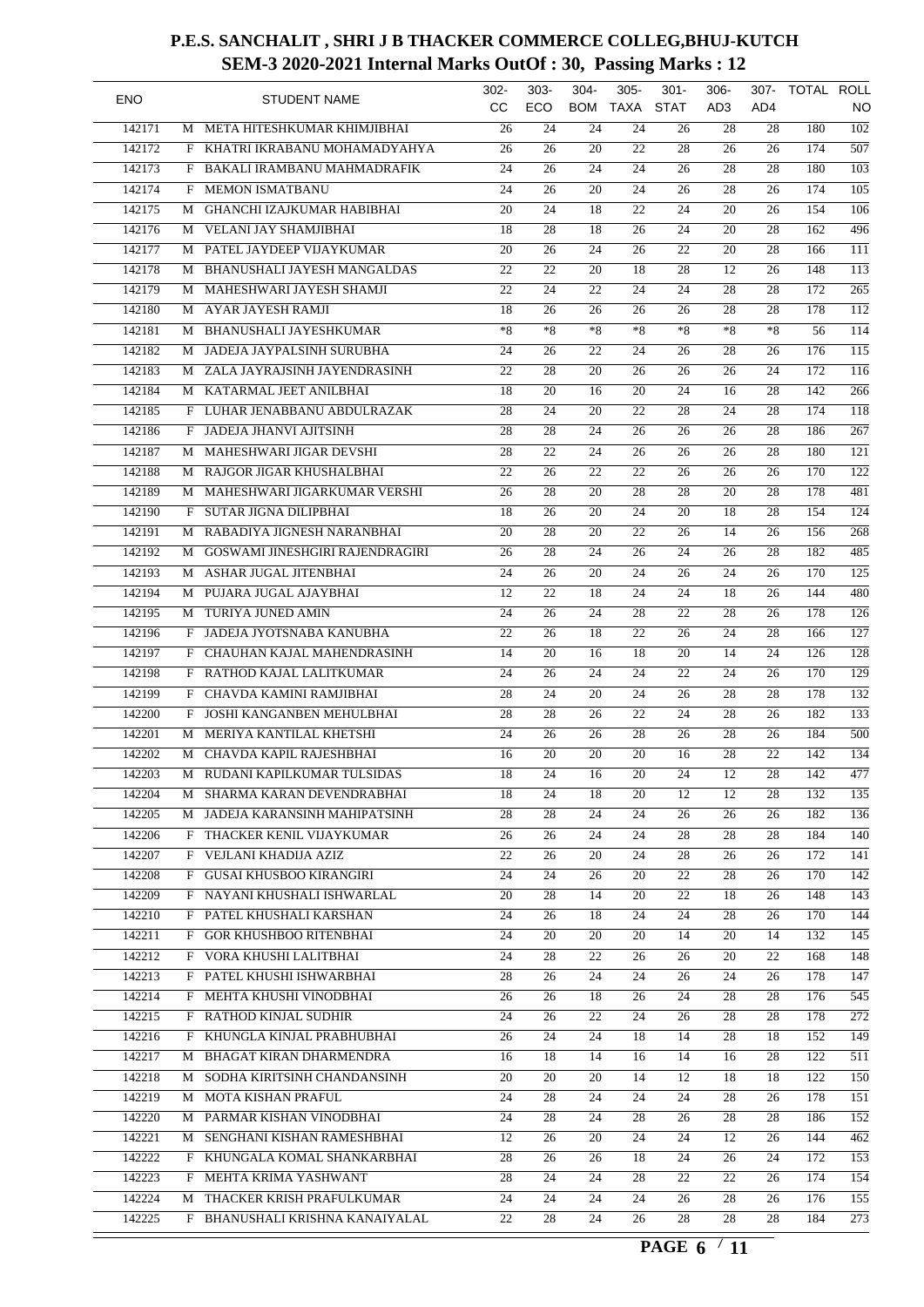| <b>ENO</b> |   | <b>STUDENT NAME</b>                | 302-<br>CC.     | $303 -$<br>ECO  | $304 -$<br><b>BOM</b> | $305 -$<br>TAXA | $301 -$<br><b>STAT</b> | $306 -$<br>AD3  | 307-<br>AD4     | TOTAL ROLL | NO               |
|------------|---|------------------------------------|-----------------|-----------------|-----------------------|-----------------|------------------------|-----------------|-----------------|------------|------------------|
| 142226     |   | F PITRODA KRUPA DEEPAKBHAI         | 28              | 24              | 22                    | 20              | 20                     | 28              | 28              | 170        | $\overline{157}$ |
| 142227     | М | JADEJA KRUSHNARAJSINH JOGENDRASINH | 24              | 26              | 24                    | 28              | 22                     | 26              | 26              | 176        | $\overline{505}$ |
| 142228     |   | F THACKER KRUTI PRAKASHBHAI        | 28              | 24              | 22                    | 18              | 20                     | 24              | 28              | 164        | 159              |
| 142229     | F | POMAL KUNJAL SANJAY                | 22              | 28              | $\overline{22}$       | 26              | 26                     | 28              | 28              | 180        | 160              |
| 142230     | F | BABARIYA LABDHI HASMUKH            | 26              | 24              | 22                    | 22              | 22                     | 22              | 28              | 166        | $\overline{538}$ |
| 142231     | M | RABARI LAXMAN MANGABHAI            | 20              | 24              | 16                    | 24              | 24                     | 26              | 26              | 160        | $\overline{163}$ |
| 142232     |   | M VYAS LAY SANJAYBHAI              | 24              | 28              | 18                    | $\overline{24}$ | 26                     | 26              | 26              | 172        | 276              |
| 142233     | M | VAGHELA LUCKYRAJSINH               | 22              | 26              | 22                    | 28              | 28                     | 28              | 28              | 182        | 164              |
| 142234     |   | M DHAL MAHENDRASINH PRATAPSINH     | 14              | 24              | 24                    | 24              | 24                     | 14              | 26              | 150        | 166              |
| 142235     | F | MEMON MAHENUR ASHRAF               | 22              | 26              | 24                    | 20              | 28                     | 24              | 28              | 172        | 460              |
| 142236     | M | DANGAR MAHESHBHAI MOHANBHAI        | 26              | 24              | 24                    | 24              | 26                     | 28              | 28              | 180        | $\overline{168}$ |
| 142237     | M | VADHER MAHIPALSINH JAYDEEPSINH     | 26              | 26              | 24                    | 24              | 28                     | 24              | 28              | 180        | $\overline{279}$ |
| 142238     |   | F PUROHIT MANALI SURESHKUMAR       | 26              | 22              | 22                    | 22              | 26                     | 26              | 28              | 172        | $\overline{170}$ |
| 142239     | М | <b>SHAH MANI MAHESH</b>            | 26              | 28              | 24                    | 26              | 26                     | 28              | 26              | 184        | $\overline{171}$ |
| 142240     | M | CHHABHAIYA MANISH KISHORBHAI       | 24              | 28              | 22                    | 24              | 24                     | 28              | 22              | 172        | $\overline{172}$ |
| 142241     | М | <b>RAI MANISH ODHAV</b>            | 22              | 26              | 24                    | 24              | 24                     | 22              | 28              | 170        | 280              |
| 142242     | F | BHANUSHALI MANSI JAYSUKHBHAI       | 26              | 24              | 22                    | 22              | 28                     | 26              | 28              | 176        | $\overline{173}$ |
| 142243     | М | BHANUSHALI MAYUR KANJIBHAI         | 26              | 28              | 24                    | 24              | 26                     | 28              | 26              | 182        | 174              |
| 142244     |   | M JATIYA MAYUR VALABHAI            | 24              | 26              | 24                    | 24              | 24                     | 26              | 28              | 176        | 281              |
| 142245     | М | <b>DUDIYA MAYUR VIJAYBHAI</b>      | 24              | 26              | 24                    | 28              | 22                     | 28              | 26              | 178        | 478              |
| 142246     | F | PINDORIYA MEENA LAXMANBHAI         | 22              | 24              | $\overline{22}$       | 28              | 24                     | 22              | 26              | 168        | $\overline{282}$ |
| 142247     | M | <b>SAVLA MEET MAHESH</b>           | 22              | 24              | 18                    | 24              | 22                     | 18              | 26              | 154        | $\overline{176}$ |
| 142248     | M | <b>BHATT MEET SHAILESHBHAI</b>     | 24              | 26              | 22                    | 24              | 26                     | 26              | 28              | 176        | 472              |
| 142249     | M | BHANUSHALI MEET SURESHBHAI         | 26              | 28              | 26                    | 26              | 26                     | 28              | 28              | 188        | $\overline{175}$ |
| 142250     | M | SONI MEET MANISHKUMAR              | 20              | 24              | 22                    | 22              | 22                     | 24              | 26              | 160        | 461              |
| 142251     | М | THACKER MEETKUMAR AJITBHAI         | 24              | 22              | 18                    | 20              | 18                     | 26              | 26              | 154        | $\overline{177}$ |
| 142252     | M | KARIYA MEHUL MAHESHBHAI            | 20              | 24              | 22                    | 22              | 24                     | 24              | 26              | 162        | $\overline{179}$ |
| 142253     | M | JEPAR MEHUL PACHANBHAI             | 22              | 28              | 26                    | 28              | 28                     | 26              | 28              | 186        | $\overline{178}$ |
| 142254     | М | MEHTA MIHIR DHIRAJBHAI             | 24              | 28              | 20                    | 26              | 28                     | 26              | 28              | 180        | 180              |
| 142255     | М | <b>MAEJTHIYA MIHIR SANDIPBHAI</b>  | $*8$            | $*8$            | $*8$                  | $*8$            | $*8$                   | $*8$            | $*8$            | 56         | $\overline{463}$ |
| 142256     |   | M LUHAR MILANKUMAR KAMLESHBHAI     | 22              | 26              | 24                    | 24              | 26                     | 28              | 28              | 178        | 181              |
| 142257     | М | PATHAN MOHAMADIRSHAD RAFIK         | 24              | 24              | 24                    | 24              | 24                     | 20              | 28              | 168        | 487              |
|            |   |                                    | $\overline{22}$ |                 |                       | $\overline{22}$ |                        |                 |                 |            | $\overline{287}$ |
| 142258     |   | M KHATRI MOHAMMADUMAR              |                 | $\overline{24}$ | $\overline{18}$       |                 | 16                     | $\overline{20}$ | $\overline{20}$ | 142        |                  |
| 142259     |   | M JADEJA MOHANSINH SHIVUBHA        | 22              | 26              | 20                    | 24              | 24                     | 26              | 26              | 168        | 489              |
| 142260     | М | DEVDHAR MOHIT BIRBAL               | 22              | 24              | 20                    | 24              | 26                     | 18              | 26              | 160        | 288              |
| 142261     |   | M SAIYAD MUNIRHUSHEN ISMAILSHA     | 22              | 28              | 24                    | 28              | 28                     | 28              | 28              | 186        | 186              |
| 142262     |   | F SUMRA MUSKAN ALIMAMAD            | 22              | 26              | 24                    | 24              | 26                     | 28              | 28              | 178        | 188              |
| 142263     | F | MEMON MUSKAN MOHIN                 | $\overline{22}$ | 22              | 20                    | 22              | 18                     | 20              | 18              | 142        | 187              |
| 142264     |   | M GAJAN MUSTAK ABDULBHAI           | 20              | 24              | 18                    | 18              | 24                     | 18              | 28              | 150        | 189              |
| 142265     |   | F RAYMA NAAZPARVEEN NAZEEM         | 18              | 22              | 24                    | 16              | 24                     | 18              | 26              | 148        | 190              |
| 142266     | М | SACHADE NANDISH NARENDRABHAI       | 18              | 28              | 26                    | 26              | 26                     | 28              | 26              | 178        | 193              |
| 142267     |   | F DANGAR NANDNI YOGESHBHAI         | 24              | 24              | 20                    | 22              | 26                     | 28              | 26              | 170        | $\overline{527}$ |
| 142268     |   | F RAYMA NASRINBANU MUSTAK          | 20              | 22              | 12                    | 16              | 26                     | 22              | 20              | 138        | 291              |
| 142269     | M | PAYAN NAVINKUMAR PARBAT            | 24              | 28              | 26                    | 28              | 28                     | 24              | 28              | 186        | $\overline{195}$ |
| 142270     |   | M KOTHIVAR NAVNEET BHARU           | 26              | 28              | 24                    | 26              | 26                     | 28              | 28              | 186        | 506              |
| 142271     |   | M GAJJAR NAYAN ANILKUMAR           | 22              | 26              | 24                    | 24              | 22                     | 28              | 28              | 174        | 196              |
| 142272     |   | M SEJPAL NEEL ASHWINBHAI           | 24              | 24              | 20                    | 16              | 28                     | 18              | 18              | 148        | 197              |
| 142273     |   | M MEHTA NEER DILIPKUMAR            | 24              | 26              | 20                    | 24              | 28                     | 28              | 28              | 178        | 198              |
| 142274     |   | M VORA NEERKUMAR CHANDRESHBHAI     | 18              | 26              | 22                    | 24              | 22                     | 22              | 26              | 160        | 199              |
| 142275     |   | F PANDEY NEHA HANUMANSHARAN        | 22              | 22              | 20                    | 22              | 14                     | 26              | 18              | 144        | 292              |
| 142276     |   | F GAJARA NEHABEN SHAMBHULAL        | 28              | 26              | 24                    | 26              | 24                     | 22              | 26              | 176        | 200              |
| 142277     |   | M GOR NIGAM MANOJ                  | 26              | 24              | 24                    | 24              | 26                     | 12              | 26              | 162        | 201              |
| 142278     |   | M PARMAR NIKESH MILAPKUMAR         | 14              | 18              | 22                    | 20              | 20                     | 26              | 22              | 142        | 202              |
| 142279     |   | M KHUNGLA NIKHIL MAHESH            | 24              | 26              | 24                    | 24              | 24                     | 20              | 28              | 170        | 203              |
| 142280     |   | M GAGAL NIKIN HARI                 | 24              | 28              | 24                    | 24              | 26                     | 26              | 26              | 178        | 204              |
|            |   |                                    |                 |                 |                       |                 |                        |                 |                 |            |                  |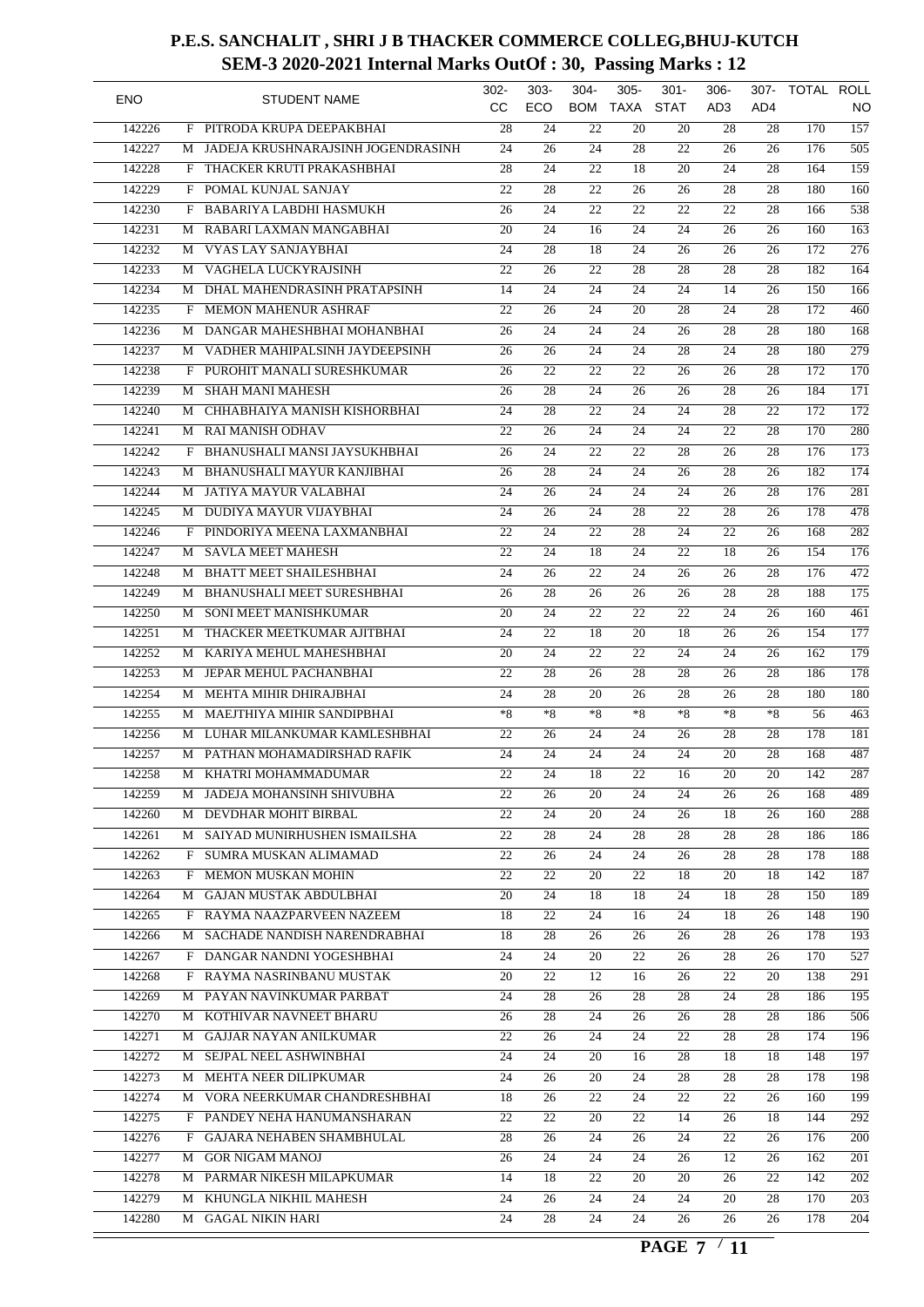| <b>ENO</b> |   | <b>STUDENT NAME</b>                | 302-<br>CС      | $303 -$<br>ECO  | $304 -$<br><b>BOM</b> | $305 -$<br>TAXA | $301 -$<br><b>STAT</b> | $306 -$<br>AD3  | 307-<br>AD4     | TOTAL ROLL | NO               |
|------------|---|------------------------------------|-----------------|-----------------|-----------------------|-----------------|------------------------|-----------------|-----------------|------------|------------------|
| 142281     |   | F JADEJA NIKITABA JITENDRASINH     | 24              | 28              | 24                    | 24              | 28                     | 24              | 28              | 180        | 294              |
|            |   |                                    |                 |                 |                       |                 |                        |                 |                 |            |                  |
| 142282     | M | HETHAVADIYA NIKUL SHAMJEEBHAI      | 26              | 24              | 24                    | 24              | 26                     | 28              | 28              | 180        | $\overline{205}$ |
| 142283     |   | M MAHESHWARI NILESH BHIMJI         | 14              | 14              | 16                    | 12              | 14                     | 14              | 14              | 98         | 206              |
| 142284     | М | BADIYA NILESHKUMAR KARSHANBHAI     | 24              | 26              | 22                    | 16              | 26                     | 18              | $\overline{26}$ | 158        | 208              |
| 142285     | F | SONI NISHA PRAFULKUMAR             | 24              | 28              | 24                    | 28              | 26                     | $\overline{28}$ | 28              | 186        | $\overline{210}$ |
| 142286     | M | SONI NISHANTKUMAR MAHENDRAKUMAR    | 22              | 28              | 22                    | 22              | 28                     | 28              | 24              | 174        | $\overline{520}$ |
| 142287     | М | MAHIDA NITESHKUMAR BHIKHABHAI      | 24              | 26              | 18                    | $\overline{20}$ | 24                     | 28              | 22              | 162        | 295              |
| 142288     | M | CHHABHAIYA OMKUMAR SURESHBHAI      | 24              | $\overline{28}$ | 20                    | 24              | 24                     | 24              | 26              | 170        | $\overline{212}$ |
| 142289     | F | VELANI ONIKA CHHAGANBHAI           | 24              | $\overline{28}$ | 24                    | 28              | 26                     | 28              | 28              | 186        | $\overline{213}$ |
| 142290     | F | MEHTA PALAK BHAVESH                | $\overline{26}$ | $\overline{24}$ | $\overline{20}$       | 24              | $\overline{26}$        | 28              | 28              | 176        | 214              |
| 142291     | M | <b>BHAGAT PARAS CHIMANLAL</b>      | 12              | 16              | 14                    | 12              | 12                     | 12              | 14              | 92         | $\overline{215}$ |
| 142292     |   | M NAKHUA PARESH RAMESHBHAI         | 22              | 26              | 22                    | 22              | 26                     | 26              | 26              | 170        | $\overline{216}$ |
| 142293     | M | <b>JOSHI PARTH RAMESHCHANDRA</b>   | 18              | 20              | 14                    | 22              | 20                     | 22              | 14              | 130        | $\overline{217}$ |
| 142294     | F | SHAH POOJA PRADIPBHAI              | 24              | 28              | 20                    | 28              | 26                     | 28              | 12              | 166        | $\overline{219}$ |
| 142295     | F | TEJWANI POOJA RAMESH               | 22              | 24              | $\overline{22}$       | 20              | 22                     | 24              | 28              | 162        | $\overline{220}$ |
| 142296     | F | DAVDA POONAM VIJAYBHAI             | 28              | 26              | 20                    | 26              | 28                     | 26              | 28              | 182        | $\overline{546}$ |
| 142297     | М | CHHANGA PRADEEPKUMAR RUPESHBHAI    | 22              | 24              | 24                    | 24              | $\overline{22}$        | 26              | 26              | 168        | $\overline{221}$ |
| 142298     | M | SODHA PRADIPSINH JALAMSANG         | 22              | 26              | 24                    | $\overline{24}$ | 26                     | 26              | 26              | 174        | $\overline{513}$ |
| 142299     | М | MAHESHWARI PRAKASH KANJIBHAI       | 22              | 26              | 22                    | 22              | 26                     | 26              | 26              | 170        | $\frac{465}{ }$  |
| 142300     | M | <b>JOSHI PRANAY HIMANSHUBHAI</b>   | 22              | 26              | 26                    | 22              | 28                     | 22              | 28              | 174        | $\overline{519}$ |
| 142301     | M | PUJARA PRATIK SANJAYBHAI           | 24              | 24              | 24                    | $\overline{24}$ | 26                     | 26              | 28              | 176        | $\overline{296}$ |
| 142302     |   | SARVAIYA PRATIPALSINH ANIRUDDHSINH | 22              | 24              | 24                    | 24              | 26                     | 26              | 28              | 174        | $\overline{224}$ |
| 142303     | М |                                    |                 |                 |                       |                 | $\overline{22}$        |                 |                 | 132        | $\overline{503}$ |
|            | M | RABARI PRAVIN BECHRABHAI           | 18              | 28              | 14                    | 14              |                        | 20              | 16              |            |                  |
| 142304     |   | M RAJGOR PRINCE BHARATBHAI         | 22              | 28              | $\overline{22}$       | 28              | 26                     | 28              | 28              | 182        | $\overline{510}$ |
| 142305     | F | <b>LIMBANI PRINCY SURESH</b>       | 24              | 28              | 22                    | 24              | 26                     | 26              | 26              | 176        | $\overline{297}$ |
| 142306     | F | MAHETA PRINCY KAMLESHKUMAR         | 28              | 24              | 20                    | 24              | 28                     | 28              | 28              | 180        | $\overline{227}$ |
| 142307     | М | MEHTA PRIT MAHESHKUMAR             | 20              | 28              | $\overline{22}$       | 22              | 22                     | 26              | 26              | 166        | $\overline{228}$ |
| 142308     | F | JEPAR PRIYA SHIVJI                 | 16              | 16              | 16                    | 16              | 22                     | 20              | 22              | 128        | 229              |
| 142309     | F | KUDECHA PRIYANKA BHARMALBHAI       | 26              | 26              | 22                    | 24              | 24                     | $\overline{28}$ | 22              | 172        | $\overline{328}$ |
| 142310     |   | F VADOR PRIYANSHI JAYESHBHAI       | 26              | $\overline{24}$ | 24                    | 20              | $\overline{28}$        | 26              | 28              | 176        | 331              |
| 142311     | F | MEHTA PRIYANSHI KAMLESHKUMAR       | 28              | 24              | 20                    | 24              | 26                     | 28              | 28              | 178        | $\overline{329}$ |
| 142312     | F | NAKAR PRIYANSHI LOKESHBHAI         | 26              | 28              | 24                    | 20              | 26                     | 28              | 26              | 178        | $\overline{330}$ |
| 142313     |   | F DHANANI RACHANA TULSIDAS         | $\overline{22}$ | $\overline{20}$ | $\overline{24}$       | $\overline{20}$ | $\overline{18}$        | $\overline{22}$ | $\overline{26}$ | 152        | 299              |
| 142314     |   | F BAMBHANIYA RADHIKA RAMESHBHAI    | 28              | 28              | 22                    | 20              | 26                     | 14              | 28              | 166        | 332              |
| 142315     | М | BHANUSHALI RAHUL MANILAL           | 28              | 28              | 24                    | 24              | 26                     | 28              | 26              | 184        | $\overline{333}$ |
| 142316     |   | M VAROTRA RAHULBHAI DAMJIBHAI      | $*8$            | $*8$            | $*8$                  | $*8$            | $*8$                   | $*8$            | $*8$            | 56         | 336              |
| 142317     |   | M MAHESHWARI RAHULKUMAR KANJIBHAI  | 26              | 28              | 24                    | 26              | 26                     | 28              | 26              | 184        | 300              |
| 142318     |   | M PADEYAR RAJA-E-MUSTFA SIDHIK     | 12              | 28              | 14                    | 22              | 24                     | 16              | 26              | 142        | 301              |
| 142319     |   | M JADEJA RAJDIPSINH BHARATSINH     | 14              | 18              | 22                    | 18              | 14                     | 14              | 18              | 118        | $\overline{338}$ |
| 142320     |   | M MAHESHWARI RAJESH BHIMJI         | 22              | 28              | 18                    | 24              | 28                     | 28              | 28              | 176        | 340              |
| 142321     |   | M BHANUSHALI RAJESH JAGDISHBHAI    | 18              | 28              | 18                    | 26              | 24                     | 20              | 26              | 160        | 339              |
| 142322     |   | M SUTHAR RAJESHKUMAR NATVARBHAI    | $\overline{22}$ | 26              | 24                    | 24              | 26                     | 22              | 24              | 168        | $\overline{341}$ |
|            |   | M DANGAR RAJIV DHANJIBHAI          | $\overline{26}$ |                 |                       |                 |                        |                 |                 |            |                  |
| 142323     |   |                                    |                 | 28              | 24                    | 26              | 24                     | 26              | 28              | 182        | 342              |
| 142324     |   | M KANTHECHA RAJNISH DALABHAI       | 12              | 26              | 24                    | 22              | 24                     | 14              | 26              | 148        | 343              |
| 142325     |   | F SHAH RAJVI VIJAY                 | $\overline{22}$ | 26              | 24                    | 22              | 28                     | 20              | 28              | 170        | $\overline{344}$ |
| 142326     |   | M CHAD RAMBHAI GOPALBHAI           | 26              | 28              | 26                    | 22              | 26                     | 28              | 28              | 184        | 345              |
| 142327     |   | M CHAD RAMESH NARAN                | 26              | 26              | 22                    | 24              | 28                     | 26              | 28              | 180        | 346              |
| 142328     |   | M DHARDA RAMESH MANJI              | 24              | 26              | 26                    | 24              | 22                     | 28              | 28              | 178        | 501              |
| 142329     |   | M DANGAR RAMESH HIRABHAI           | 12              | 26              | 14                    | 24              | 16                     | 20              | 24              | 136        | 347              |
| 142330     |   | M HARIJAN RANA KHETA               | 16              | 24              | 24                    | 24              | 24                     | 16              | 28              | 156        | 302              |
| 142331     |   | F BODA RASILA SHAMBHULAL           | 18              | 26              | 20                    | 18              | 18                     | 20              | 26              | 146        | 348              |
| 142332     |   | M GADHAVI RAVI PALU                | 20              | 28              | 24                    | 28              | 28                     | 22              | 28              | 178        | 350              |
| 142333     |   | M ZALA RAVIRAJSINH GIRIRAJSINH     | 24              | 28              | 24                    | 24              | 20                     | 20              | 22              | 162        | 494              |
| 142334     |   | F SHEIKH RAZIYASULTANA             | 26              | 22              | 18                    | 16              | 26                     | 12              | 28              | 148        | $\overline{351}$ |
| 142335     | M | SONI RENISH PRAFULKUMAR            | 14              | 20              | 24                    | 24              | 26                     | 16              | 26              | 150        | $\overline{352}$ |
|            |   |                                    |                 |                 |                       |                 |                        |                 |                 |            |                  |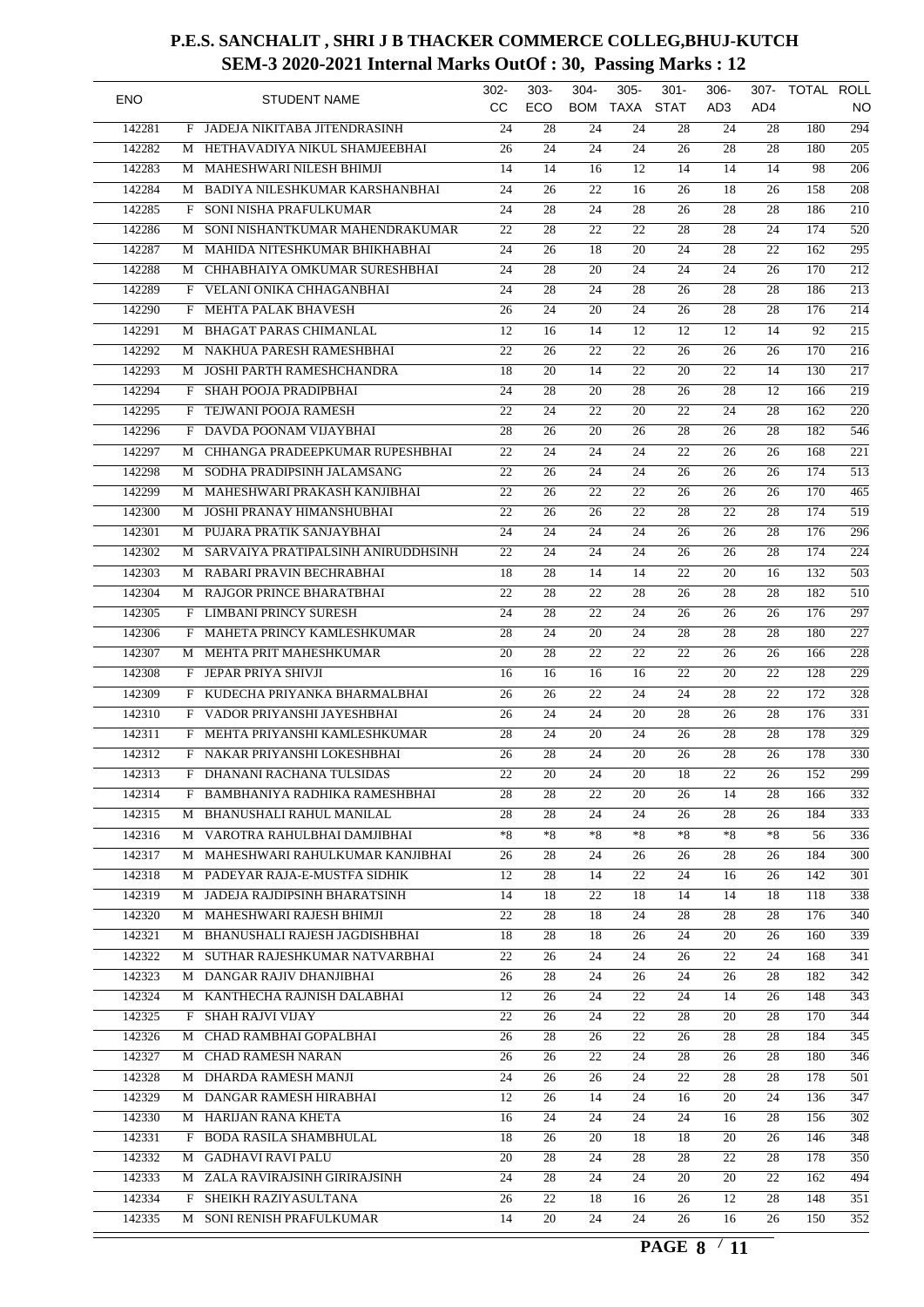| <b>ENO</b> |   | <b>STUDENT NAME</b>                | 302-<br><b>CC</b> | $303 -$<br>ECO  | $304 -$<br><b>BOM</b> | $305 -$<br><b>TAXA</b> | $301 -$<br><b>STAT</b> | $306 -$<br>AD3  | 307-<br>AD4     | TOTAL ROLL | NO               |
|------------|---|------------------------------------|-------------------|-----------------|-----------------------|------------------------|------------------------|-----------------|-----------------|------------|------------------|
| 142336     |   | F MAICHA RIDDHI BIHARILAL          | 26                | 24              | 26                    | 24                     | 22                     | 24              | 28              | 174        | 353              |
| 142337     | F | SUTHAR RIDDHI MANUBHAI             | 26                | 26              | 24                    | 24                     | 20                     | 24              | 26              | 170        | $\overline{525}$ |
| 142338     |   | F ZALA RIDDHIBA JITENDRASINH       | 26                | 26              | 22                    | 22                     | 28                     | 26              | 28              | 178        | 355              |
| 142339     | F | NAI RIDDHIBEN RAMESHBHAI           | $\overline{22}$   | $\overline{22}$ | 24                    | 18                     | 24                     | 12              | 28              | 150        | $\overline{535}$ |
| 142340     | М | ANTANI RIDHAM AVNINDRA             | 26                | 24              | 24                    | 20                     | 26                     | 24              | 24              | 168        | 356              |
| 142341     | F | BARADIYA RIDHDHI HARESHBHAI        | 24                | 26              | 16                    | 20                     | 26                     | 16              | 26              | 154        | 357              |
| 142342     | F | PADHARIA RITA HITESHBHAI           | 28                | 26              | $\overline{24}$       | 26                     | 24                     | 20              | 24              | 172        | 358              |
| 142343     | М | CHAUDHRI RITIKKUMAR PRAVINBHAI     | $*_{8}$           | $*_{8}$         | $*8$                  | $*8$                   | $*8$                   | $*8$            | $*8$            | 56         | 359              |
| 142344     |   | F MAKWANA RITUBEN SHANTILAL        | 24                | $\overline{24}$ | 24                    | 24                     | 24                     | 28              | 28              | 176        | 360              |
| 142345     | F | KUBADIA RIYA SATISHBHAI            | 14                | 20              | 16                    | 26                     | 14                     | 22              | 28              | 140        | $\overline{550}$ |
| 142346     | F | <b>GOSWAMI RIYA HITESHGIRI</b>     | 26                | 26              | 24                    | 24                     | 28                     | 28              | 28              | 184        | $\overline{361}$ |
| 142347     | F | SENGHANI RIYABEN JAYANTILAL        | 20                | 28              | 22                    | 24                     | 24                     | 16              | 26              | 160        | 364              |
| 142348     | М | <b>GOSWAMI ROHAN MAHESHGAR</b>     | 24                | 26              | 24                    | 20                     | 28                     | 28              | 26              | 176        | $\overline{365}$ |
| 142349     | F | LOHAR ROSHNI DILIPBHAI             | 24                | 26              | 24                    | 26                     | 26                     | 26              | 28              | 180        | $\overline{367}$ |
| 142350     | F | <b>MANJOTHI RUBINA RAMJAN</b>      | 28                | 28              | 24                    | 22                     | 26                     | 28              | 28              | 184        | $\overline{306}$ |
| 142351     | F | <b>SAKE RUKSANA RIYAZ</b>          | 24                | 24              | 20                    | 16                     | 28                     | 12              | 28              | 152        | 368              |
| 142352     | М | DHOLU RUSHI MUKESHBHAI             | $\overline{20}$   | 26              | 22                    | 16                     | 22                     | 22              | 26              | 154        | 474              |
| 142353     | М | THACKER RUTIK DHIRENBHAI           | 22                | 18              | 24                    | 22                     | 24                     | 24              | 26              | 160        | 369              |
|            |   |                                    |                   |                 |                       |                        |                        |                 |                 |            |                  |
| 142354     | F | MEHTA RUTVIBEN DHARMESHBHAI        | 26                | 24              | 22                    | 22                     | 22                     | 22              | 28              | 166        | $\overline{371}$ |
| 142355     | F | HINGORA SABA SALIM                 | 20                | 28              | 24                    | 24                     | 28                     | 24              | 26              | 174        | $\overline{373}$ |
| 142356     | М | VAGHELA SAGAR VINOD                | $\overline{20}$   | $\overline{26}$ | 20                    | 16                     | 14                     | 22              | 28              | 146        | $\overline{307}$ |
| 142357     | M | PARMAR SAGAR NARESHBHAI            | 28                | 26              | 24                    | 24                     | 26                     | 26              | 28              | 182        | $\overline{376}$ |
| 142358     | M | VORA SAGAR KAILASH                 | 22                | 20              | 14                    | 18                     | 18                     | 18              | 24              | 134        | $\overline{377}$ |
| 142359     | М | MAHESHWARI SAGAR DAMJIBHAI         | 20                | 26              | 24                    | 24                     | 26                     | 24              | 26              | 170        | $\overline{375}$ |
| 142360     |   | F RAEEN SAHISTABANO RAMZANALI      | 22                | 20              | 20                    | 26                     | 14                     | 26              | 16              | 144        | $\overline{308}$ |
| 142361     | F | <b>HALAI SAKINA HUSSAIN</b>        | 22                | 26              | 20                    | 22                     | 22                     | 26              | 24              | 162        | 378              |
| 142362     | F | SINGH SAKSHI CHHOTANPRASAD         | 20                | 24              | 20                    | 18                     | 26                     | 18              | 18              | 144        | 309              |
| 142363     | F | PUJARA SAKSHI PRAKASH              | 26                | 26              | 20                    | 20                     | 28                     | 24              | 28              | 172        | 540              |
| 142364     | М | MEMON SAMEER ABDULAZIZ             | 22                | 22              | 20                    | 22                     | 16                     | 22              | 18              | 142        | 310              |
| 142365     | М | SINGH SAMEER AJAYSINGH             | 22                | 24              | 22                    | 20                     | 26                     | 16              | 28              | 158        | 379              |
| 142366     | F | MEMON SAMRIN ZULFIKAR              | 26                | 26              | 24                    | 24                     | 28                     | 24              | 28              | 180        | $\overline{311}$ |
| 142367     | М | <b>CHAD SANDIP BHIMJI</b>          | $\overline{26}$   | 28              | 24                    | 24                     | 28                     | 28              | 28              | 186        | 380              |
| 142368     |   | M SODHA SANDIPSINH BALDEVSINH      | $\overline{22}$   | $\overline{22}$ | $\overline{18}$       | $\overline{24}$        | $\overline{26}$        | $\overline{24}$ | $\overline{28}$ | 164        | 484              |
| 142369     |   | M MAHESHWARI SANJAY KARAMSHI       | 24                | 26              | 24                    | 20                     | 24                     | 22              | 28              | 168        | 381              |
| 142370     |   | M RABARI SANJAY PALABHAI           | 22                | 22              | 16                    | 24                     | 26                     | 24              | 26              | 160        | $\overline{382}$ |
| 142371     |   | M HINGORA SHAHIL HUSEN             | 18                | 26              | 16                    | 22                     | 22                     | 24              | 28              | 156        | $\overline{385}$ |
| 142372     |   | F KHOJA SHAHIN SHAUKATALI          | 22                | 26              | 24                    | 24                     | 24                     | 26              | 24              | 170        | 386              |
| 142373     |   | M CHAD SHAILESHBHAI KANABHAI       | 26                | 18              | 14                    | 16                     | 16                     | 28              | 14              | 132        | 387              |
| 142374     |   | F RAIYANI SHAKSHI KISHORBHAI       | $\overline{22}$   | 20              | 22                    | 20                     | 18                     | 22              | 26              | 150        | 388              |
| 142375     |   | F KHALIFA SHAMIM JAKABBHAI         | 16                | 18              | 12                    | 16                     | 14                     | 22              | 16              | 114        | 491              |
| 142376     |   | M BADIYA SHANKARLAL NANJIBHAI      | 24                | 24              | 22                    | 26                     | 24                     | 16              | 26              | 162        | 390              |
| 142377     |   | F VEKARIYA SHILPA KARSAN           | 24                | 28              | 24                    | 28                     | 26                     | 28              | 24              | 182        | $\overline{312}$ |
| 142378     |   | F GOSWAMI SHITALBEN KANCHANGAR     | 24                | 20              | 16                    | 18                     | 28                     | 20              | 26              | 152        | 533              |
| 142379     |   | M KAKAD SHIVAM BHARATBHAI          | 20                | 26              | 24                    | 24                     | 26                     | 20              | 28              | 168        | 391              |
| 142380     |   | M THACKER SHIVAMKUMAR DINESH       | 26                | 24              | 22                    | 22                     | 28                     | 26              | 28              | 176        | 313              |
|            |   |                                    |                   |                 |                       |                        |                        |                 |                 |            |                  |
| 142381     |   | M GADHVI SHIVANG KHIMJI            | 26                | 28              | 20                    | 26                     | 26                     | 26              | 28              | 180        | 392              |
| 142382     |   | F THACKER SHIVANI DILIPBHAI        | 26                | 26              | 22                    | 26                     | 26                     | 22              | 28              | 176        | 395              |
| 142383     |   | F DABHI SHIVANI VIJAY              | 18                | 26              | 16                    | 20                     | 18                     | 26              | 20              | 144        | 394              |
| 142384     |   | F MAJETHIYA SHIVANIBEN RAMESHKUMAR | 26                | 24              | 22                    | 22                     | 28                     | 26              | 28              | 176        | 396              |
| 142385     |   | M DHOLU SHIVNARAYAN PREMJIBHAI     | 18                | 28              | 18                    | 22                     | 18                     | 20              | 20              | 144        | 495              |
| 142386     |   | F RUPAREL SHRUTI CHETANBHAI        | 22                | 26              | 26                    | 24                     | 26                     | 26              | 28              | 178        | $\overline{316}$ |
| 142387     |   | M KESHRANI SHUBHAM GOVIND          | $*8$              | $*8$            | $*8$                  | $*8$                   | $*8$                   | $*8$            | $*8$            | 56         | 456              |
| 142388     |   | M DANGAR SHYAMKUMAR GANESHBHAI     | 26                | 28              | 24                    | 26                     | 24                     | 26              | 28              | 182        | 508              |
| 142389     |   | F KHATRI SIFA SULEMAN              | 24                | 26              | 20                    | 22                     | 16                     | 20              | 20              | 148        | 401              |
| 142390     |   | F THAKKAR SIMRAN KALPESH           | 20                | 20              | 16                    | 22                     | 12                     | 26              | 24              | 140        | 492              |
|            |   |                                    |                   |                 |                       |                        |                        |                 |                 |            |                  |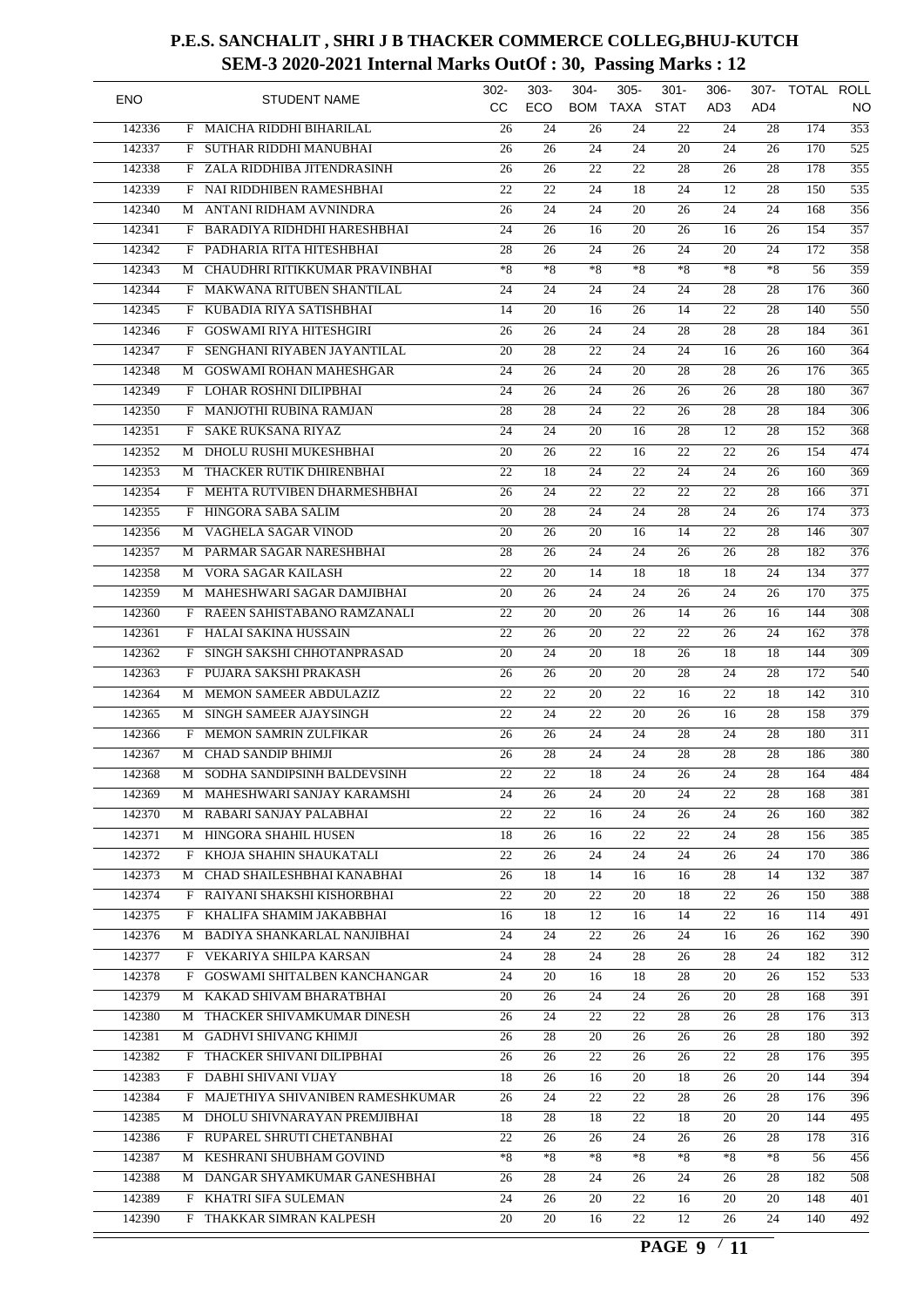| <b>ENO</b> |   | <b>STUDENT NAME</b>                 | 302-<br>cc      | $303 -$<br>ECO  | $304 -$<br><b>BOM</b> | $305 -$<br><b>TAXA</b> | $301 -$<br><b>STAT</b> | $306 -$<br>AD3  | 307-<br>AD4     | TOTAL ROLL | NO               |
|------------|---|-------------------------------------|-----------------|-----------------|-----------------------|------------------------|------------------------|-----------------|-----------------|------------|------------------|
| 142391     | F | <b>BARADIYA SONALIBEN RAVJIBHAI</b> | 24              | 24              | 24                    | 26                     | 28                     | 24              | 28              | 178        | $\overline{405}$ |
| 142392     | М | TURI SUNIL RAMESHBHAI               | 22              | 22              | 16                    | 16                     | 22                     | 24              | 26              | 148        | $\overline{409}$ |
| 142393     | М | MAHESHWARI SUNIL VACHHIYABHAI       | 20              | 28              | 24                    | 26                     | 28                     | 22              | 28              | 176        | $\overline{408}$ |
| 142394     | М | <b>GADHAVI SUNILDAN KISHORDAN</b>   | $\overline{28}$ | $\overline{24}$ | 26                    | $\overline{24}$        | 26                     | 28              | 28              | 184        | 410              |
| 142395     | М | THAKOR SUNNY ZILUBHAI               | 16              | 20              | 18                    | 18                     | 18                     | 16              | 16              | 122        | 497              |
| 142396     | M | BUCHIYA SURESH KARSHANBHAI          | 26              | 22              | 20                    | 24                     | 24                     | 28              | 24              | 168        | 411              |
| 142397     | М | <b>BHANUSHALI SURESH JENTILAL</b>   | $\overline{22}$ | $\overline{26}$ | 18                    | $\overline{26}$        | 24                     | 22              | 26              | 164        | 514              |
| 142398     | М | JADEJA SURYDIPSINH RANJITSINH       | 20              | 26              | 22                    | 22                     | 22                     | 20              | 26              | 158        | $\overline{413}$ |
| 142399     | F | RUPALIYA SUSHMITA HIRALAL           | 28              | 26              | 24                    | $\overline{22}$        | 26                     | 28              | 28              | 182        | $\overline{414}$ |
| 142400     | F | JATMALEK SUZAN ZAHIDBHAI            | 26              | $\overline{26}$ | 24                    | $\overline{24}$        | $\overline{26}$        | 28              | 28              | 182        | 415              |
| 142401     | М | THACKER TANMAY MAHIPAL              | 14              | 26              | 24                    | 24                     | 26                     | 18              | 28              | 160        | $\overline{518}$ |
|            |   |                                     |                 |                 |                       |                        |                        |                 |                 |            |                  |
| 142402     | F | PRAJAPATI TANVI HITESHKUMAR         | 24              | 24              | 18                    | 20                     | 24                     | 14              | 26              | 150        | $\overline{531}$ |
| 142403     | F | SUMRASANDHI TASLIM ISMAIL           | 28              | 26              | 24                    | 24                     | 26                     | 28              | 28              | 184        | $\overline{416}$ |
| 142404     | М | HALPANI TEJASKUMAR NAROTTAMBHAI     | 22              | $\overline{28}$ | 20                    | 24                     | 24                     | 26              | 26              | 170        | $\overline{418}$ |
| 142405     | М | SHIKH TEJENDRASINGH AVTARSINGH      | 26              | 24              | 22                    | 22                     | 26                     | 22              | 28              | 170        | $\overline{318}$ |
| 142406     | F | PRAJAPATI TINA BHUPSINH             | 26              | 26              | 22                    | 20                     | 28                     | 22              | 28              | 172        | 534              |
| 142407     | F | THACKER TISHA KISHORBHAI            | 26              | 24              | 24                    | 22                     | 28                     | 26              | 28              | 178        | 419              |
| 142408     | F | <b>MAICHA TULSI BIHARILAL</b>       | 24              | 24              | 26                    | 24                     | 22                     | 28              | 28              | 176        | $\overline{420}$ |
| 142409     | М | BHANUSHALI TUSHAR RATANSHI          | 28              | 28              | 24                    | 24                     | 26                     | 28              | 26              | 184        | 421              |
| 142410     | М | SHAH UDIT RAJNIKANTBHAI             | 22              | 24              | 26                    | 26                     | 26                     | 24              | 26              | 174        | 479              |
| 142411     | М | SURANI UMANG BIPINBHAI              | 20              | 22              | $\overline{12}$       | 16                     | 26                     | 26              | 20              | 142        | 493              |
| 142412     | M | VASAVA UMESH BHARATBHAI             | 18              | 28              | 18                    | 26                     | 24                     | 20              | 26              | 160        | $\overline{319}$ |
| 142413     | M | SHAH UTSAV ANANDKUMAR               | 20              | 26              | 22                    | 22                     | 26                     | 28              | 28              | 172        | $\overline{424}$ |
| 142414     | M | SUTHAR VAIBHAV KISHORBHAI           | 20              | 22              | 18                    | 20                     | 20                     | 22              | 24              | 146        | $\overline{320}$ |
| 142415     | F | MAHESHWARI VAISHALI HARJI           | 26              | 26              | 24                    | 24                     | 26                     | 28              | 28              | 182        | $\overline{425}$ |
| 142416     | F | <b>SHAH VANSHI MUKESH</b>           | 24              | $\overline{28}$ | 24                    | 26                     | 26                     | 28              | 28              | 184        | $\overline{427}$ |
| 142417     | F | KUNVAT VARSHA MANJIBHAI             | 24              | 28              | 24                    | 28                     | 26                     | 22              | 28              | 180        | $\overline{467}$ |
| 142418     | F | CHAVDA VIDHI JANAKBHAI              | 22              | 26              | 26                    | 24                     | 26                     | 28              | 28              | 180        | $\overline{430}$ |
| 142419     | F | SOLANKI VIDHI DHARMENDRA            | $\overline{28}$ | 26              | 20                    | $\overline{24}$        | 26                     | 26              | 26              | 176        | 432              |
| 142420     | F | LODARIA VIDHYA AMRUTLAL             | 28              | 26              | 24                    | 24                     | 26                     | 24              | 26              | 178        | 433              |
| 142421     | M | JADEJA VIJAYSINH PRAVINSINH         | 24              | 28              | 20                    | 22                     | 24                     | 24              | 26              | 168        | 434              |
| 142422     | М | VALAND VIMAL DIPAKBHAI              | 26              | 28              | 26                    | $\overline{28}$        | 24                     | 26              | 28              | 186        | $\overline{435}$ |
| 142423     |   | M MERIYA VIPULBHAI MOHANBHAI        | 14              | $\overline{20}$ | 18                    | $\overline{24}$        | $\overline{24}$        | $\overline{20}$ | $\overline{28}$ | 148        | 436              |
| 142424     |   | M DHUVA VIRABHAI MANGUBHAI          | 24              | 26              | 16                    | 22                     | 28                     | 22              | 20              | 158        | 437              |
| 142425     |   | M RABARI VIRAM SAMAT                | $\overline{22}$ | 26              | 20                    | 24                     | 18                     | 26              | 28              | 164        | 438              |
| 142426     |   | M JADEJA VIRENDRASINH KHUMANSINH    | 26              | 24              | 22                    | 24                     | 24                     | 26              | 28              | 174        | 490              |
| 142427     |   | M FAFAL VISHAL NANJI                | 14              | 14              | 12                    | 12                     | 12                     | 14              | $*8$            | 86         | 439              |
| 142428     |   | M DAYANI VISHNU MAHENDRA            | 14              | 26              | 18                    | 24                     | 24                     | 20              | 28              | 154        | 440              |
| 142429     |   | M VALJIYANI VIVEK LALJIBHAI         | 16              | 20              | 20                    | 14                     | 26                     | 14              | 28              | 138        | 459              |
| 142430     |   | M KERASIYA VIVEK VALJI              | 26              | 28              | 24                    | 22                     | 28                     | 22              | 28              | 178        | 441              |
| 142431     |   | M PAREKH VRUSHANK HARESHBHAI        | 26              | 28              | 20                    | 26                     | 26                     | 16              | 26              | 168        | 473              |
| 142432     |   | M MEMON WASIM SAJID                 | 20              | 24              | 20                    | 24                     | 20                     | 18              | 24              | 150        | $\overline{324}$ |
| 142433     |   | M LIMBAD YAGNESH VISHNUBHAI         | $\overline{22}$ | 26              | 26                    | 26                     | 26                     | 28              | 28              | 182        | 442              |
| 142434     |   | F SHAH YAMINI RUPESHBHAI            | 22              | 26              | 18                    | 24                     | 24                     | 28              | 26              | 168        | 443              |
| 142435     |   | M NANDA YASH JAYANTILAL             | 24              | 28              | 24                    | 28                     | 26                     | 28              | 26              | 184        | 445              |
| 142436     |   | M THACKER YASH NAVINKUMAR           | 20              | 28              | 22                    | 22                     | 26                     | 20              | 28              | 166        | 475              |
| 142437     |   | M PETHANI YASH HASMUKHBHAI          | 24              | 26              | 20                    | 26                     | 24                     | 22              | 28              | 170        | 325              |
| 142438     |   | M THACKER YASHKUMAR DILIPBHAI       | 22              | 26              | 22                    | 24                     | 22                     | 26              | 28              | 170        | 447              |
| 142439     |   | F KHARVA YASHVI YOGESHBHAI          | 18              | 22              | 24                    | 22                     | 28                     | 24              | 26              | 164        | 449              |
| 142440     |   | F ZAVERI YASHVI HARSHAD             | 24              | 24              | 20                    | 24                     | 26                     | 24              | 28              | 170        | 450              |
| 142441     |   | F THACKER YESHA JIGNESH             | 24              | 24              | 24                    | 22                     | 28                     | 26              | 26              | 174        | 451              |
| 142442     |   |                                     |                 |                 |                       |                        |                        |                 |                 |            |                  |
|            |   | M MAHESHWARI YOGESHKUMAR            | 22              | 26              | 18                    | 20                     | 22                     | 26              | 26              | 160        | 502              |
| 142443     |   | M CHAUHAN YUVRAJSINH PRABHATSINH    | 24              | 26              | 24                    | 24                     | 26                     | 20              | 28              | 172        | 452              |
| 142444     |   | M SAMA ZAKEERHUSHEN JUSAB           | 20              | 20              | 24                    | 22                     | 28                     | 18              | 28              | 160        | 453              |
| 142445     |   | F MAKWANA ZARANA BHUPATBHAI         | $\overline{22}$ | $\overline{24}$ | 24                    | 26                     | 26                     | 28              | 28              | 178        | 454              |